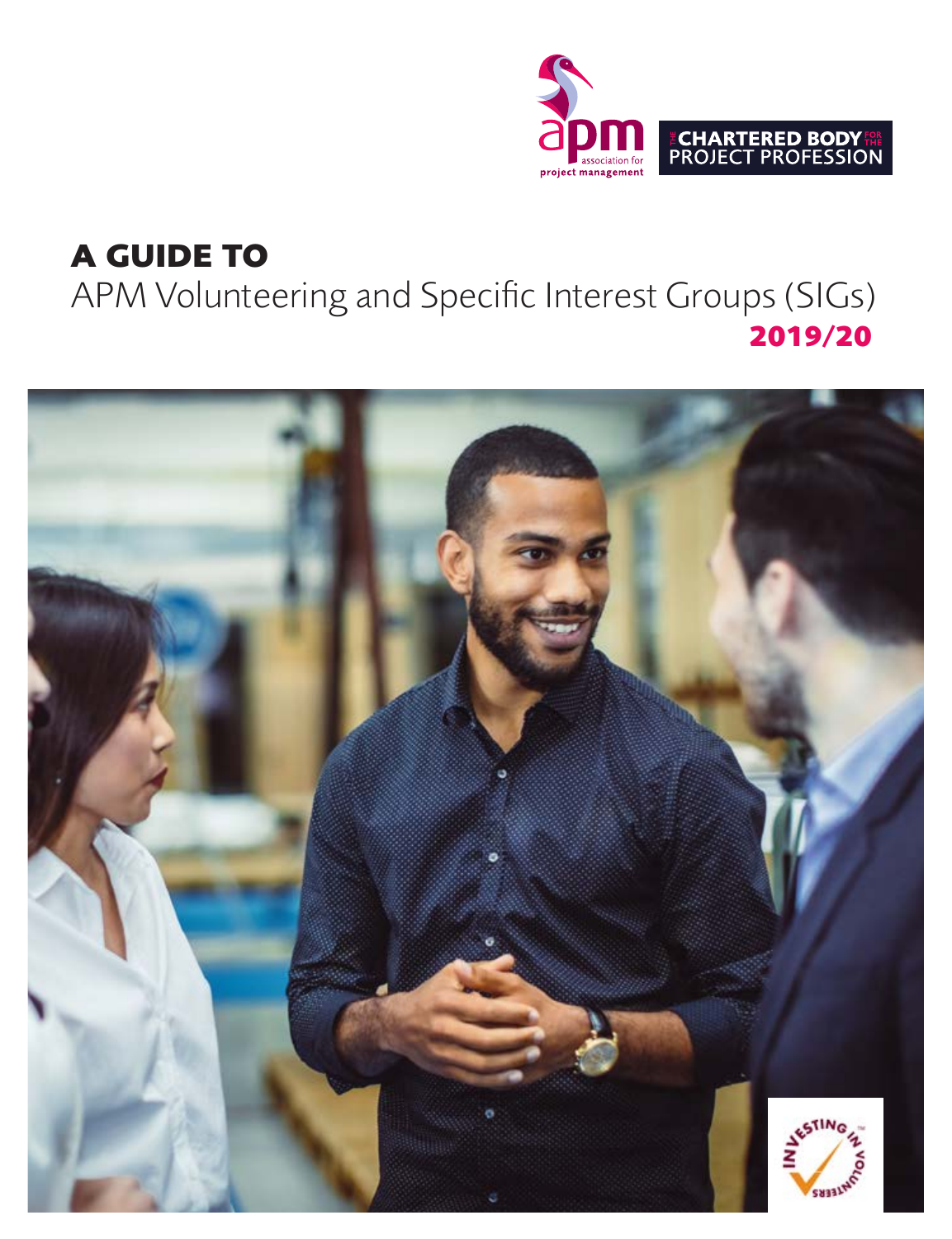# Contents Contents

# [Welcome to APM volunteering](#page-2-0)

- [Volunteering opportunities](#page-3-0)
	- Trustees and committees
	- APM Branches
	- [APM Ambassadors](#page-4-0)
	- Publishing
	- Blogs
	- Learning
	- [Research](#page-5-0)
- [Specific Interest Groups](#page-10-0)
	- [APM Assurance SIG](#page-11-0)
	- [APM Benefits and Value SIG](#page-13-0)
	- [APM Contracts and Procurement SIG](#page-15-0)
	- [APM Enabling Change SIG](#page-17-0)
	- [APM Governance SIG](#page-19-0)
	- 22 APM Knowledge SIG
	- [APM People SIG](#page-23-0)
	- [APM Planning, Monitoring and Control SIG](#page-25-0)
	- [APM PMO SIG](#page-27-0)
	- [APM Portfolio Management SIG](#page-29-0)
	- [APM Programme Management SIG](#page-31-0)
	- [APM Risk SIG](#page-33-0)
	- [APM Systems Thinking SIG](#page-35-0)
	- [APM Women in Project Management SIG](#page-37-0)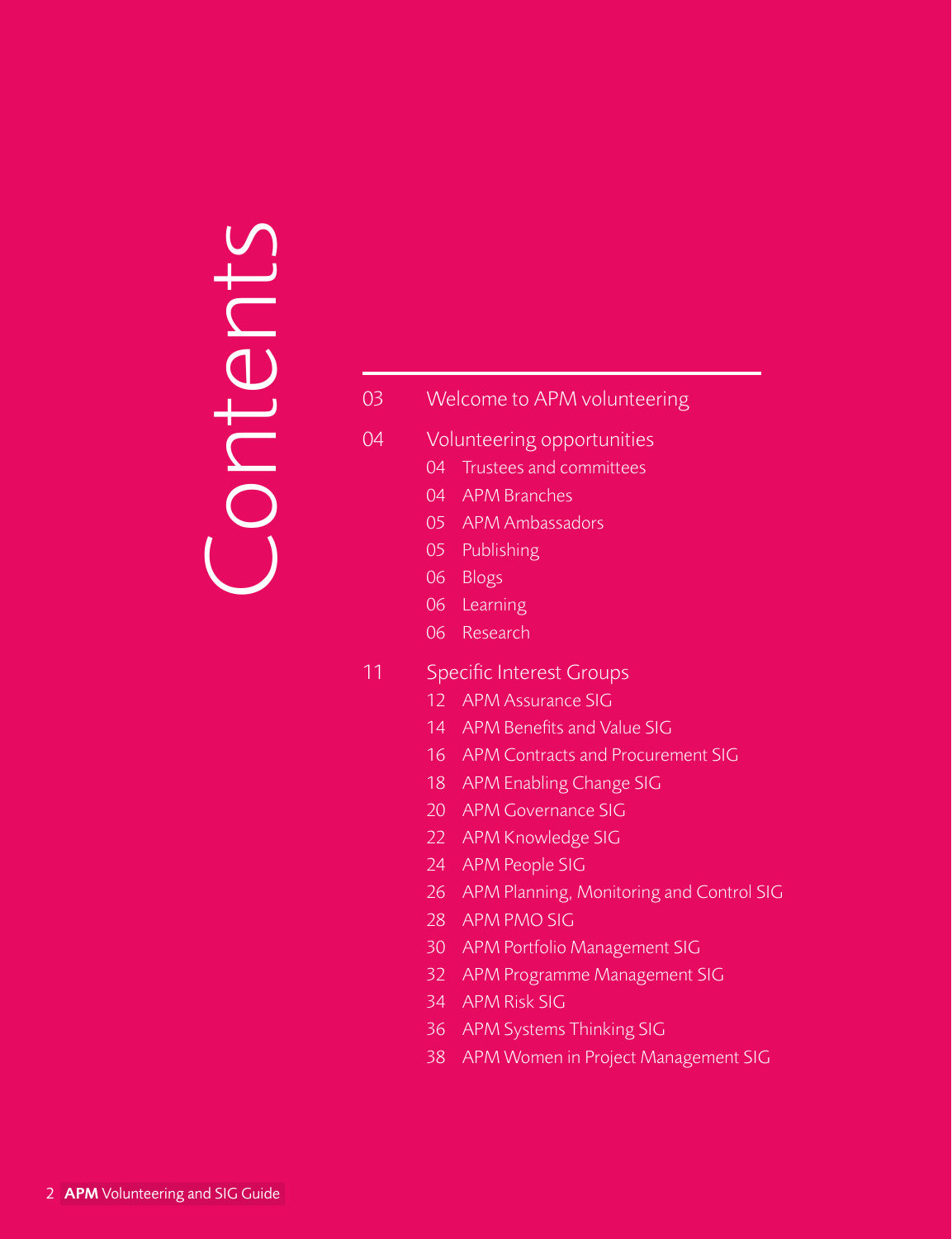# <span id="page-2-0"></span>Welcome to APM volunteering

As a leading modern professional body, APM benefits from the expertise and commitment of its volunteer community for the effective delivery of many wide ranging activities for the benefit of individuals, organisations and society including events, publications and product development.

In support of this activity, APM has published [a community charter th](https://www.apm.org.uk/media/24126/community-charter_v4_june-2018.pdf)at sets out the key principles by which all those involved with APM work and collaborate together towards achieving our shared vision of a world in which all projects succeed with project management as a life skill for all.

APM currently holds the Investing in Volunteers Quality Standard. Achieving this quality accreditation publicly demonstrates APM's commitment to volunteering and effective volunteer management.

There are a number of regular opportunities to be involved with voluntary work with APM including:

- **APM** branches
- **Specific Interest Groups (SIGs)**
- Schools engagement
- **Book reviews**
- **Blogs and articles**
- Research.

We welcome volunteers from different sectors and project backgrounds, and would encourage you all to get involved.

Whatever your interest or passion for project management, we'd like to hear from you.

Visit [apm.org.uk/volunteers](https://www.apm.org.uk/about-us/volunteers/) to find out more.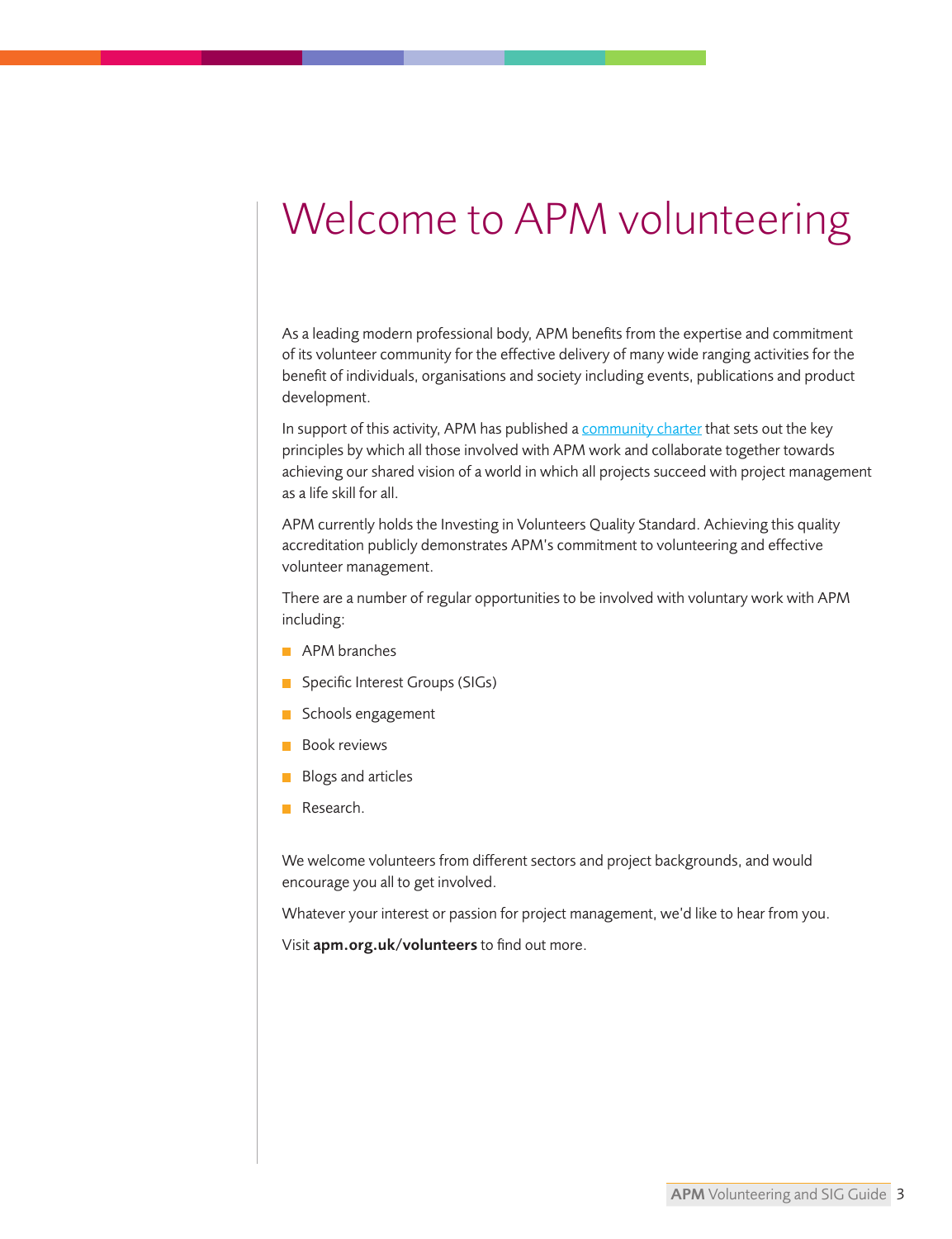# <span id="page-3-0"></span>Volunteering opportunities

# Representing APM

#### Trustees and committees

APM board members are the trustees of APM. Our APM board elections are held annually. The board is keen to see candidates who can demonstrate a diverse mix of skills and backgrounds.

The board is supported by a number of committees through which it delegates some of its work.

In some cases, APM is represented in outside bodies. Guidance will be provided on the requirements placed on such appointees and APM's commitment to supporting them.

If you are interested in any of the opportunities above, please contact company secretary [mike.robinson@apm.org.uk](mailto: mike.robinson@apm.org.uk) 

# Building networks

#### APM branches

APM branches offer opportunities to network and learn about the latest developments in project management in your region.

APM has 13 branches across the UK and Hong Kong. The volunteer-led branches' primary role is to provide high-quality events that are relevant to APM members whilst also serving the wider public good.

These events offer opportunities to network and learn about the latest developments in the profession, providing valuable continuing professional development (CPD).

You can volunteer within your local branch and give back to your local project community and the wider project management profession.

If you would like to find out more about branch opportunities, please contact [events@apm.org.uk](mailto: events@apm.org.uk)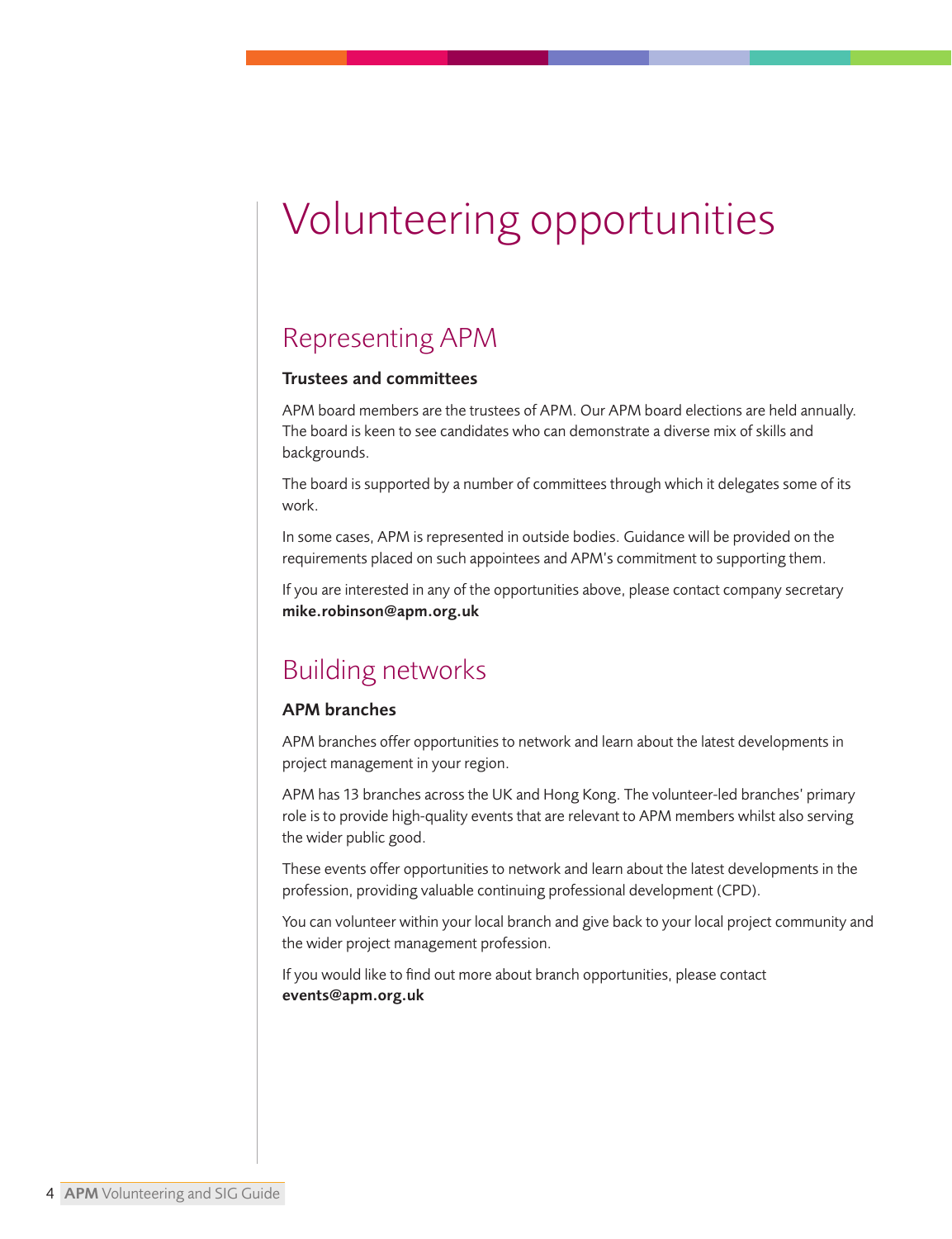<span id="page-4-0"></span>Volunteering is a very important "part of what I do, as I strongly believe in giving something back to society and building a better future. To be able to do this with potential leaders of tomorrow, for me, is as important as it gets.

Daniel Odediran, " Project manager

# Inspiring others

#### APM Ambassadors

APM Ambassadors are APM members who support APM's outreach programme, typically into schools, colleges and universities. This includes:

- **E** Engaging with students through presentations, panel sessions and networking events.
- $\Box$  Supporting and advising groups of local school and college students who are working on projects.
- Creating content on a range of media to promote the project management profession.

APM Apprentice Ambassadors are current/former project management apprentices who advocate a non-university route or have opted to change to a career in project management.

APM Graduate Ambassadors come from a range of subject backgrounds and share insights about their career working in projects so far.

For more information email [caspar.bartington@apm.org.uk](mailto: caspar.bartington@apm.org.uk)

# Sharing knowledge and insights

#### Publishing

APM publishes a range of books, guides and journals on all aspects of project management.

We regularly work with volunteers to help create new content and to review our publications.

There are several ways you can get involved:

- Contribute to a book or guide written by one of our volunteer groups.
- Contribute articles to our quarterly journal Project, either individually or as part of a wider article.
- Review new APM publications ahead of launch.
- **Participate in reader reviews on future articles for Project journal.**

If you would like to find out more, please email [james.simons@apm.org.uk](mailto: james.simons@apm.org.uk)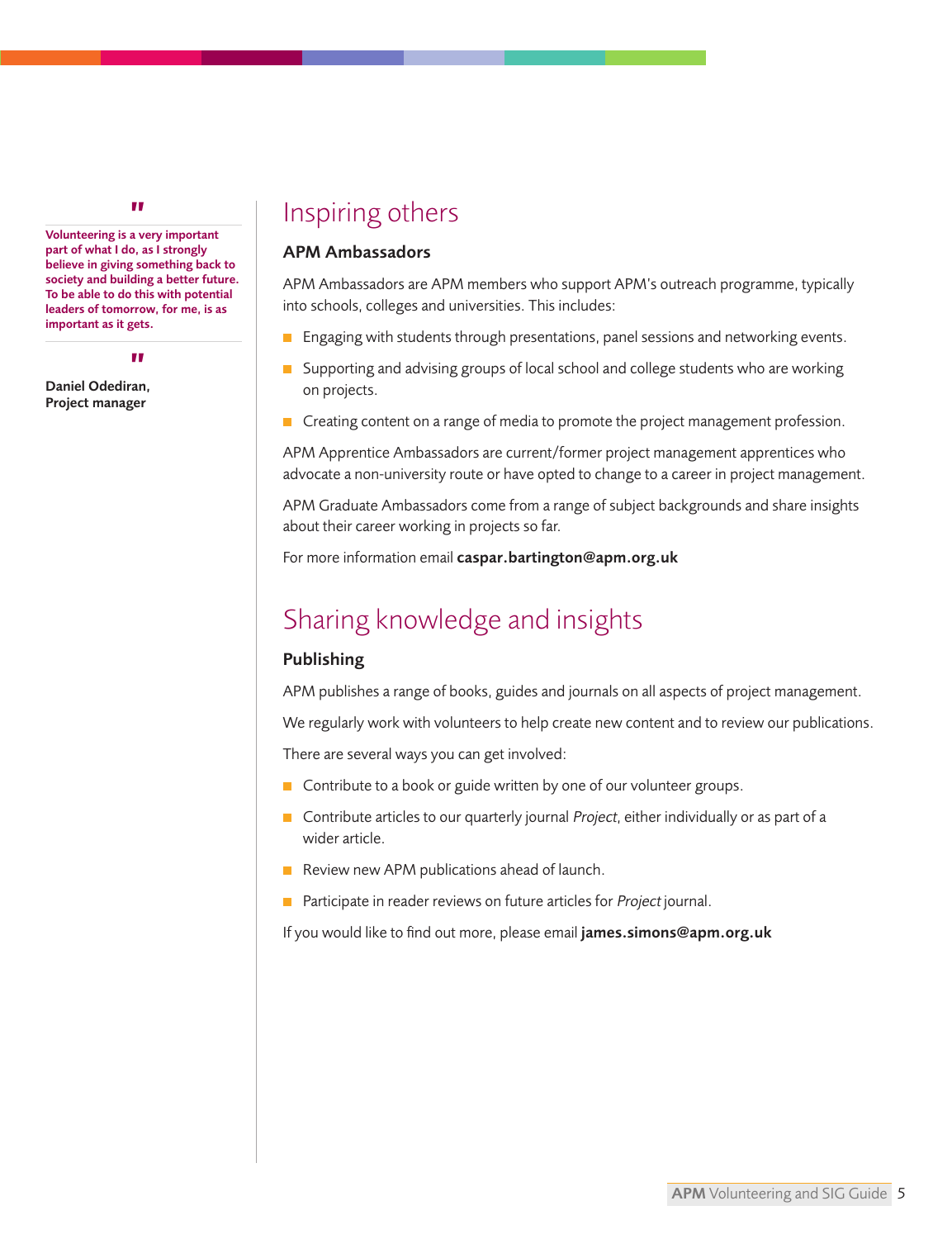#### <span id="page-5-0"></span>Blogs

The APM blog aims to encourage discussions within the APM community. We do this by inviting bloggers to discuss topics of interest to the project management profession. We're always interested in hearing from volunteers, members, project professionals and students in project management.

If you have something to say or want to get involved as a guest writer, check out our blog guidelines on the APM website and get in touch: [annie.mirza@apm.org.uk](mailto: annie.mirza@apm.org.uk)

#### Learning

As APM continues to develop and expand our offering of digital learning materials we are looking for volunteers to work with us and provide subject matter expertise.

We're looking for subject advisers to help in the development of learning modules as well as the content review process.

Subject advisers may be asked to help with scenarios and case studies – or simply to contribute to one of our design workshops.

We also encourage our subject advisers to review and give feedback on proposed content.

If you would like to find out more about learning opportunities, please contact [carol.rayner@apm.org.uk](mailto: carol.rayner@apm.org.uk)

#### Research

You can get involved with research at APM in many ways including:

- **Participating in APM research requests for participation which may include surveys,** interviews, focus groups or collaborations.
- Submitting proposals for funding/tender requests as part of the APM research fund hosting or attending APM research events.
- Disseminating research to student, colleagues and contacts.
- **Joining APM's Research Advisory Group (RAG) or steering groups for particular** research studies.
- Getting in touch with ideas and feedback.

To find out more, write to [daniel.nicholls@apm.org.uk](mailto: daniel.nicholls@apm.org.uk) or visit: [www.apm.org.uk/research](https://www.apm.org.uk/about-us/research/)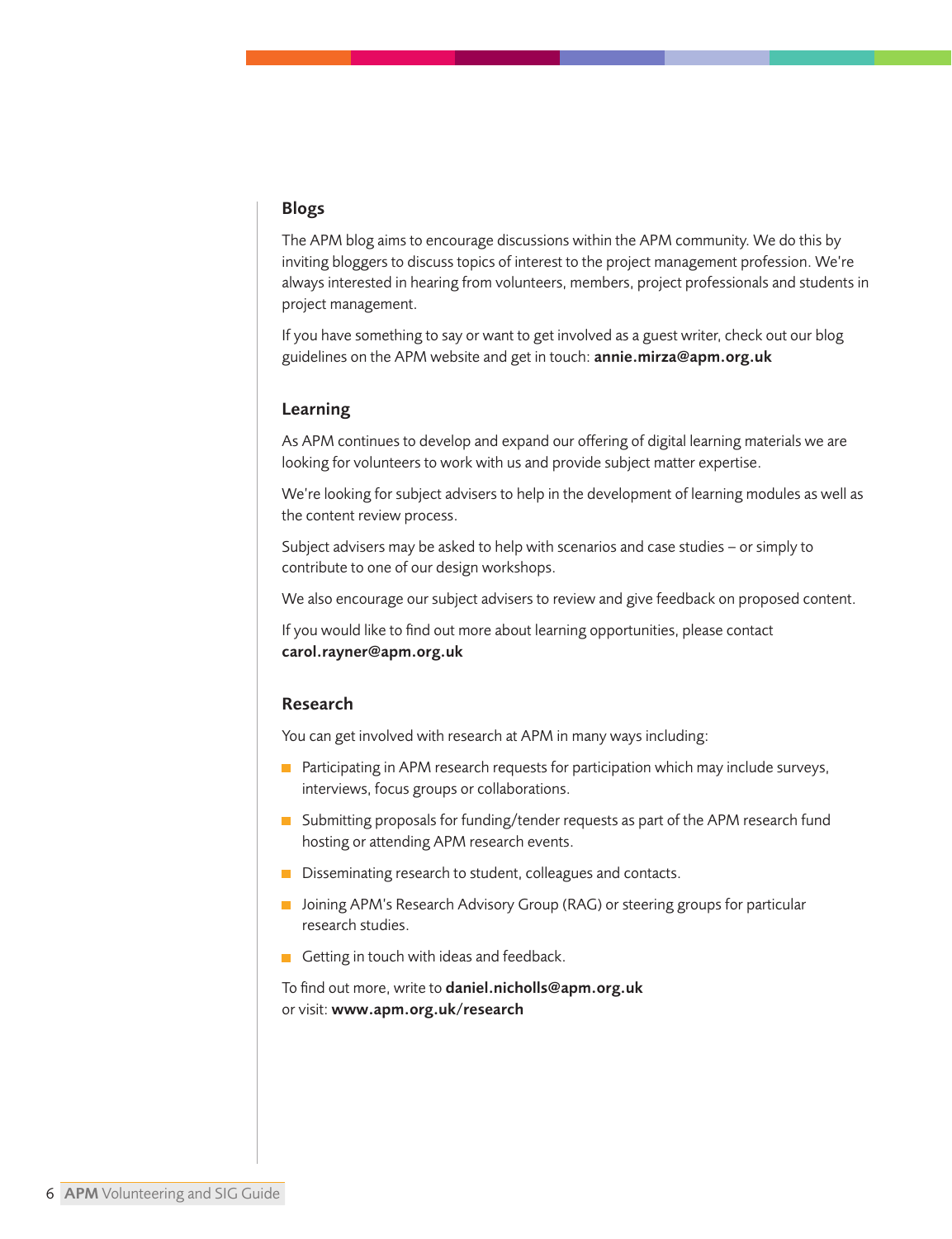# **CASE STUDY CASE STUDY**



NAME: David Munslow

#### JOB TITLE:

Programme controller, civil aerospace strategy, Rolls-Royce

APM MEMBERSHIP GRADE: Fellow

#### VOLUNTEER ROLE:

Midlands branch secretary 2017/2018, currently committee member

#### Why did you decide to become a volunteer with APM?

I wanted to broaden my project management experience and give something back to APM. I also felt it was important to maximise the value of my volunteering contribution – and being secretary of the Midlands branch is a great opportunity to do so.

#### What benefits have you gained from being an APM volunteer?

The benefits of being a volunteer include exposure to a wide range of highly experienced project professionals at a variety of developmental levels and from a wide range of organisations. The value of this talent pool within your network of contacts is incredible. With the Midlands branch, as deputy chair of the corporate sub-committee, I attend events aimed at maximising the benefit for our corporate partners and affiliates. As the branch secretary, I am responsible for our committee meetings. It was great fun to attend the APM Project Management Awards 2016 as a guest of APM through being a volunteer – a great and inspiring experience for any project manager.

#### What would you say to an APM member looking to become a volunteer?

Keep going to continuing professional development events, offer to help out if you are able to dedicate the time, and make sure the committee members know you are willing to volunteer. Don't be afraid to contact the secretary at your local branch – they will undoubtedly be able to point you in the right direction.

Be prepared to give up some of your own time. It will be worth it.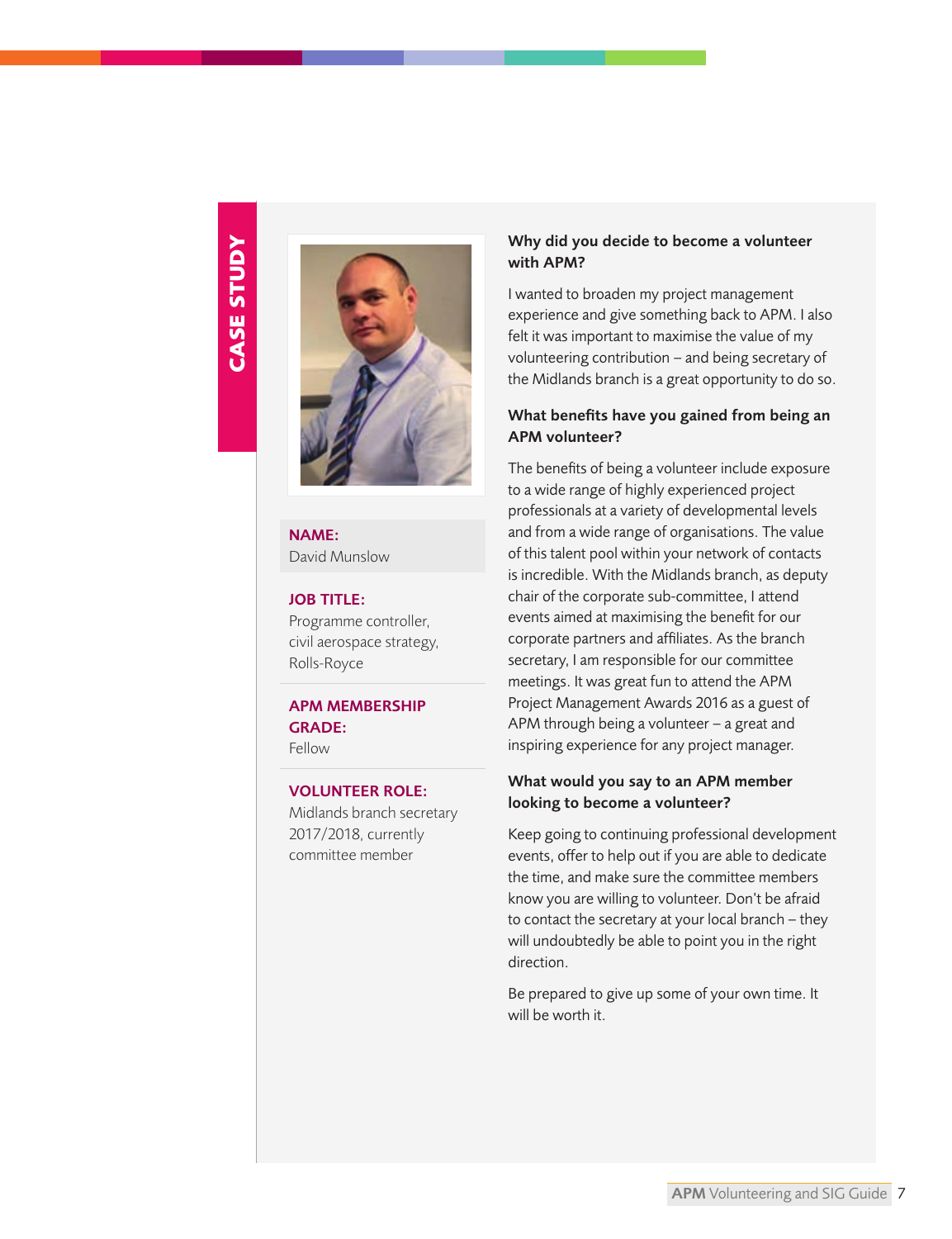

NAME: Fran Bodley-Scott

JOB TITLE: Director, Marketing In Control Ltd

# APM MEMBERSHIP GRADE:

Associate Member

#### VOLUNTEER ROLE:

APM People SIG chair 2019/2020

Stakeholder Engagement Focus Group leader

#### Why did you decide to volunteer with APM?

I was inspired by the Stakeholder Engagement Focus Group (SEFG), which is part of the APM People Specific Interest Group. They had just launched a new web page all about stakeholder engagement. It was the only site I'd seen dedicated to this important subject, but it was pretty much invisible to anyone who might benefit from it. I wanted to offer my marketing skills to make sure that this valuable resource wasn't wasted.

#### What benefits have you gained as a result of volunteering?

Beyond being able to contribute my skills and make a difference, I've learned so much about project management and stakeholder engagement by working with, and meeting other members from, a really diverse range of industries. Volunteering has also been an opportunity to discover new technology. We found a free virtual whiteboard app that is going to improve our ability to collaborate as a team.

#### Which events are you most proud of being involved with?

My first webinar for APM and the SEFG, which was entitled 'Stakeholder Engagement Resources for Project Managers'. It revealed a huge demand for help and guidance on stakeholder engagement. It really motivated the SEFG team and kick-started our collaboration with the APM web team to make this topic a higher priority.

#### What advice would you give to an APM member considering volunteering?

Volunteering does not mean having to be on a committee or speak at events for your branch or SIG. You can make a difference just by cascading useful information from APM SIGs to your colleagues in the office and your contacts on Linkedln, or by inviting a SIG to do an in-house workshop for your company.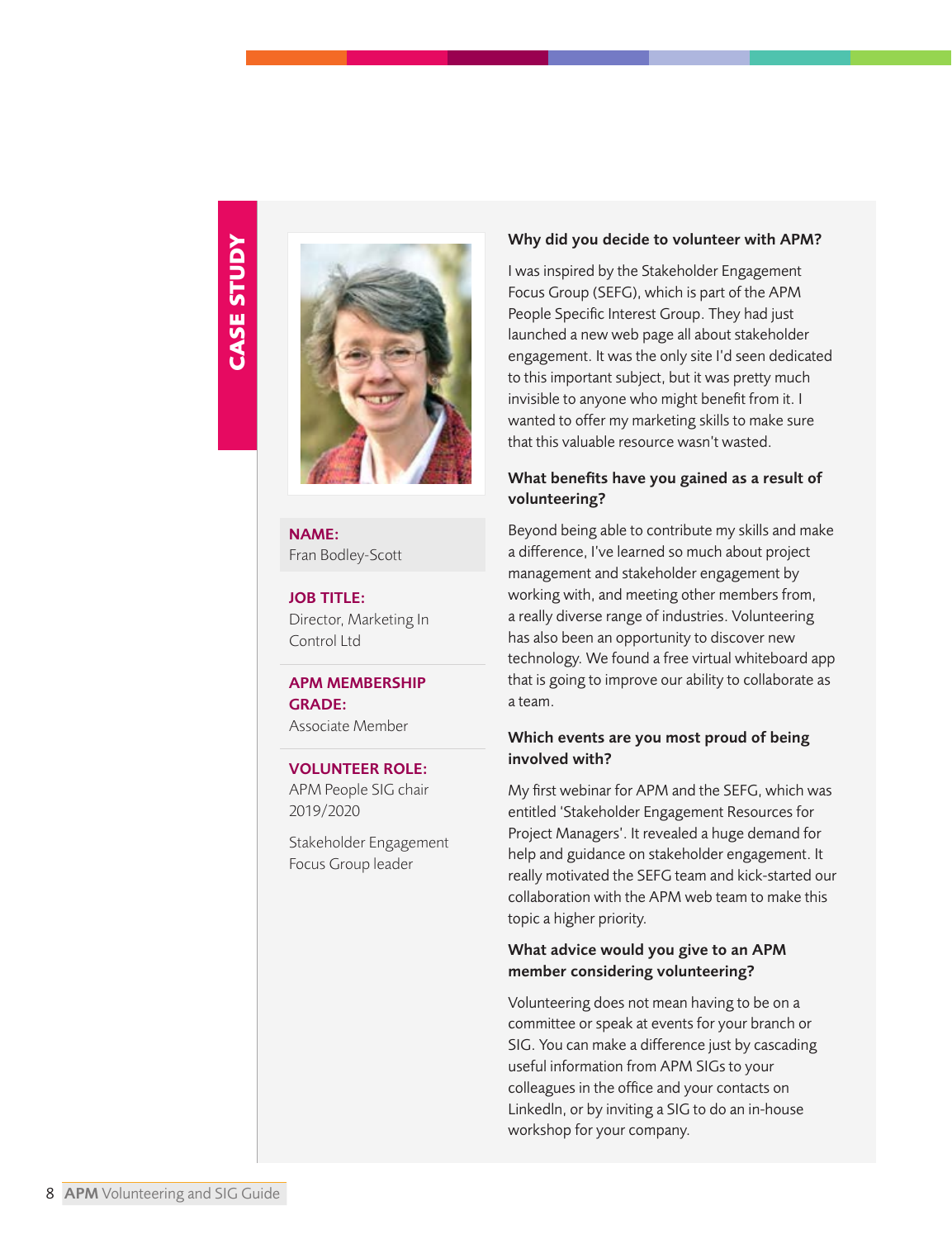"As I am starting out in my career, I was worried I wouldn't be able to contribute anything – but you are very well supported and encouraged as a volunteer. So don't feel like you don't have anything to contribute; just take advantage of your strengths and build from there."

Natalie O'Kane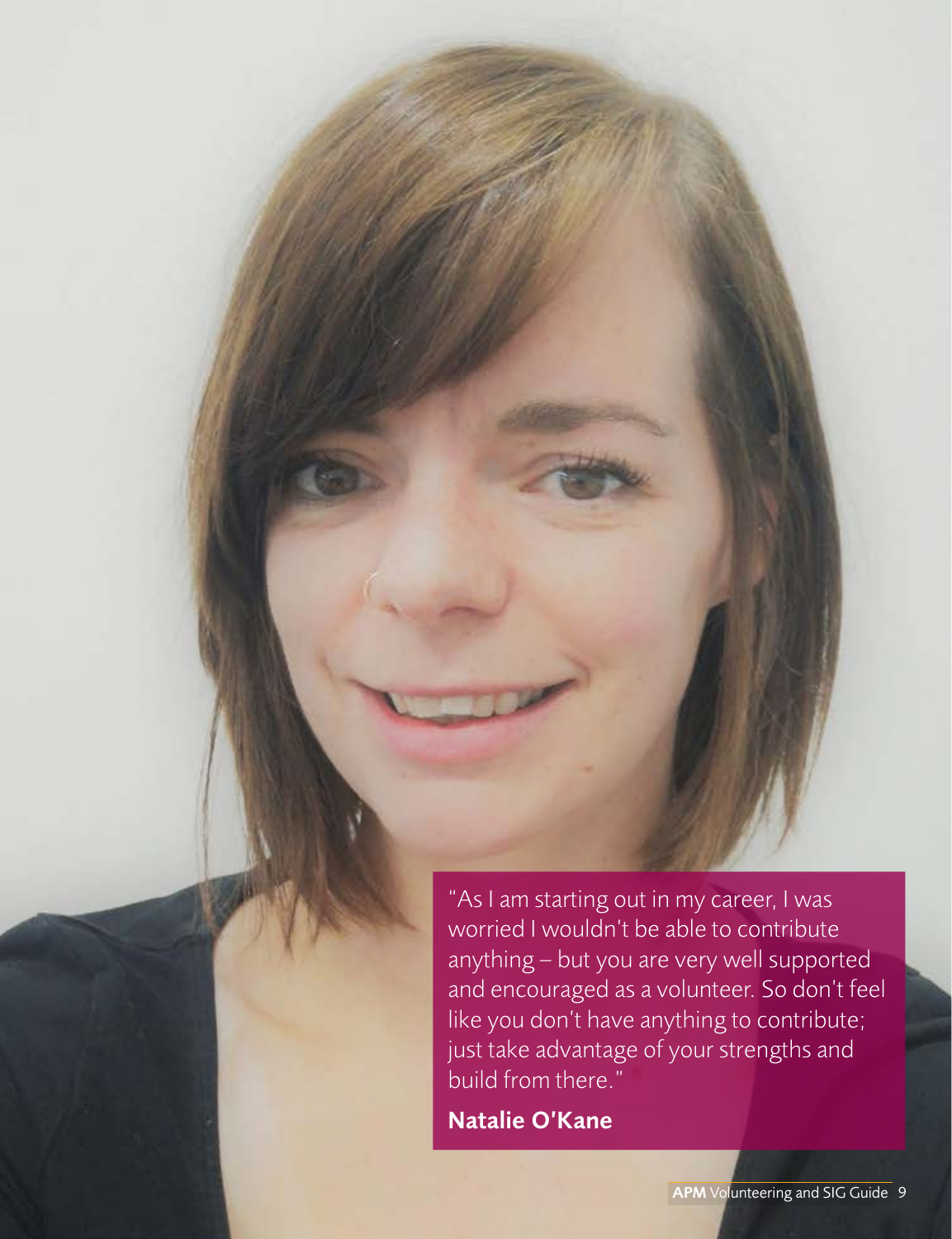"Our [branch] events are for everyone involved or interested in project management. Every time we help someone on their journey, I am very proud." Jacob Achenbach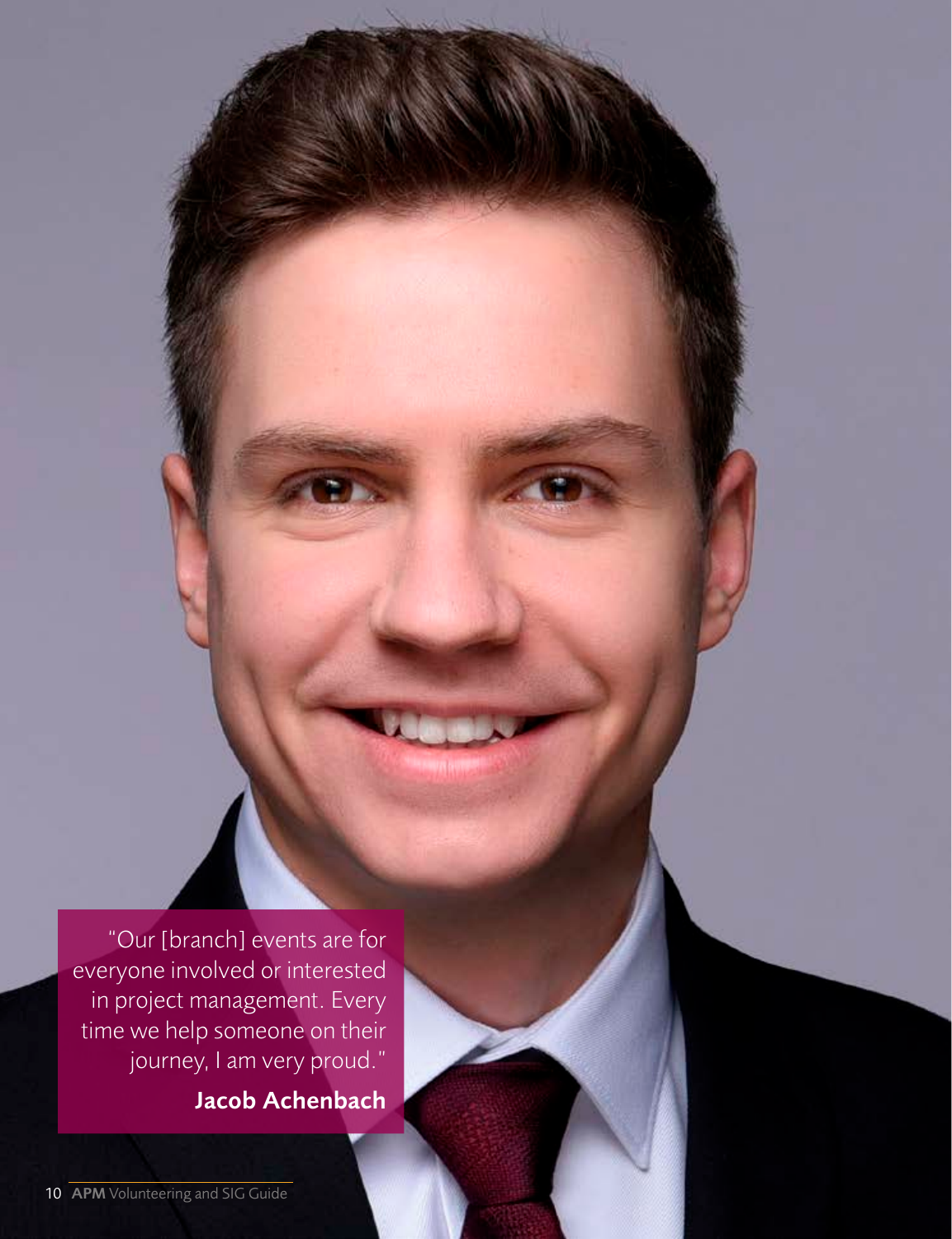# <span id="page-10-0"></span>Specific Interest Groups

APM Specific Interest Groups (SIGs) offer a forum for collaboration and knowledge development in all areas of project, programme and portfolio management.

They are a coming together of practice, consultancy and academia working to produce guides, white papers, conferences, seminars and a space to network and share ideas.

Specific Interest Groups are formed by groups of volunteers and provide a unique meeting place for experts, beginners, specialists and generalists from all industry sectors.

The SIG community is governed by a volunteers steering group consisting of:

- volunteer representatives;
- $\blacksquare$  an APM board member who has specific responsibility for volunteers;
- $\blacksquare$  the APM chief executive:
- $\blacksquare$  the APM volunteering manager.

The volunteers steering group gives its members the chance to influence the future development of APM SIGs and its role is to coordinate SIG initiatives, ensure their alignment with APM strategies and provide general advice to APM on the operation and development of their SIGs.

Representatives from the SIGs meet as a group at two forums every year, jointly over a weekend with the equivalent group from branches, to network and share experiences.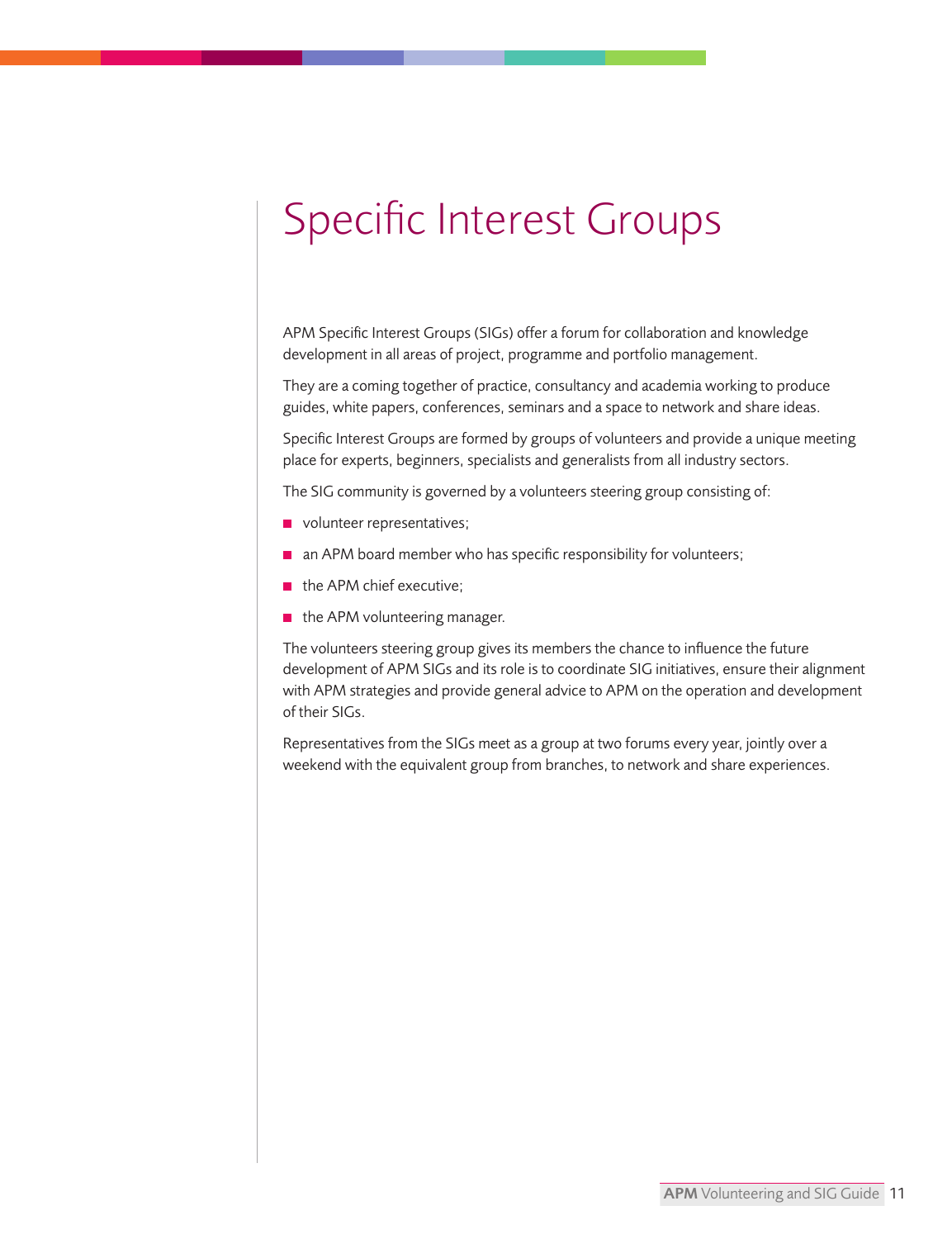<span id="page-11-0"></span>CHAIR: Roy Millard

EMAIL: [assurancesig@apm.org.uk](mailto: assurancesig@apm.org.uk)

WEB: apm.org.uk/group/ [apm-assurance-specific](https://www.apm.org.uk/community/assurance-sig/)interest-group

TWITTER: [#apmassurance](https://twitter.com/hashtag/apmassurance?src=hash)

# APM Assurance Specific Interest Group

## Assurance

The process of providing confidence to stakeholders that projects, programmes and portfolios will achieve their objectives for beneficial change.

APM Body of Knowledge 7th edition

# **Overview**

The effective operation of assurance provision and use of assurance information are essential to the reliable delivery of successful projects. Assurance is an essential element of project management, working closely with governance and risk management in a mutual supportive arrangement.

The word 'assurance' means different things to different people, though, depending on the field of interest. For some, it's about achieving quality, for others it's about being sure what they are told is correct, whilst for many it's about being confident that 'things are under control'. The variety of meanings is reflected in the ways of achieving assurance in projects, including: quality assurance, safety audits, gateway reviews, independent engineer reviews, internal audits, project audits, contract audits, external audits, peer reviews, control self-assurance, etc. In addition, different types of assurance require different skills which need to be quantified, enabled and supported in different ways.

All of these types of assurance are actually trying to do the same thing, the only difference between them being the perspective of the practitioner. They need to work in an integrated fashion, to avoid conflicts or gaps, to provide a comprehensive and holistic output.

Good project assurance is not only passive. Done well, it actively assists projects to be successful.

#### FURTHER READING

APM (2014) A Guide to Integrated Assurance

APM Measures for Assuring Projects Toolkit

APM (2018) Guide to Project Auditing

APM (2017) Guide to Assurance of Agile **Delivery**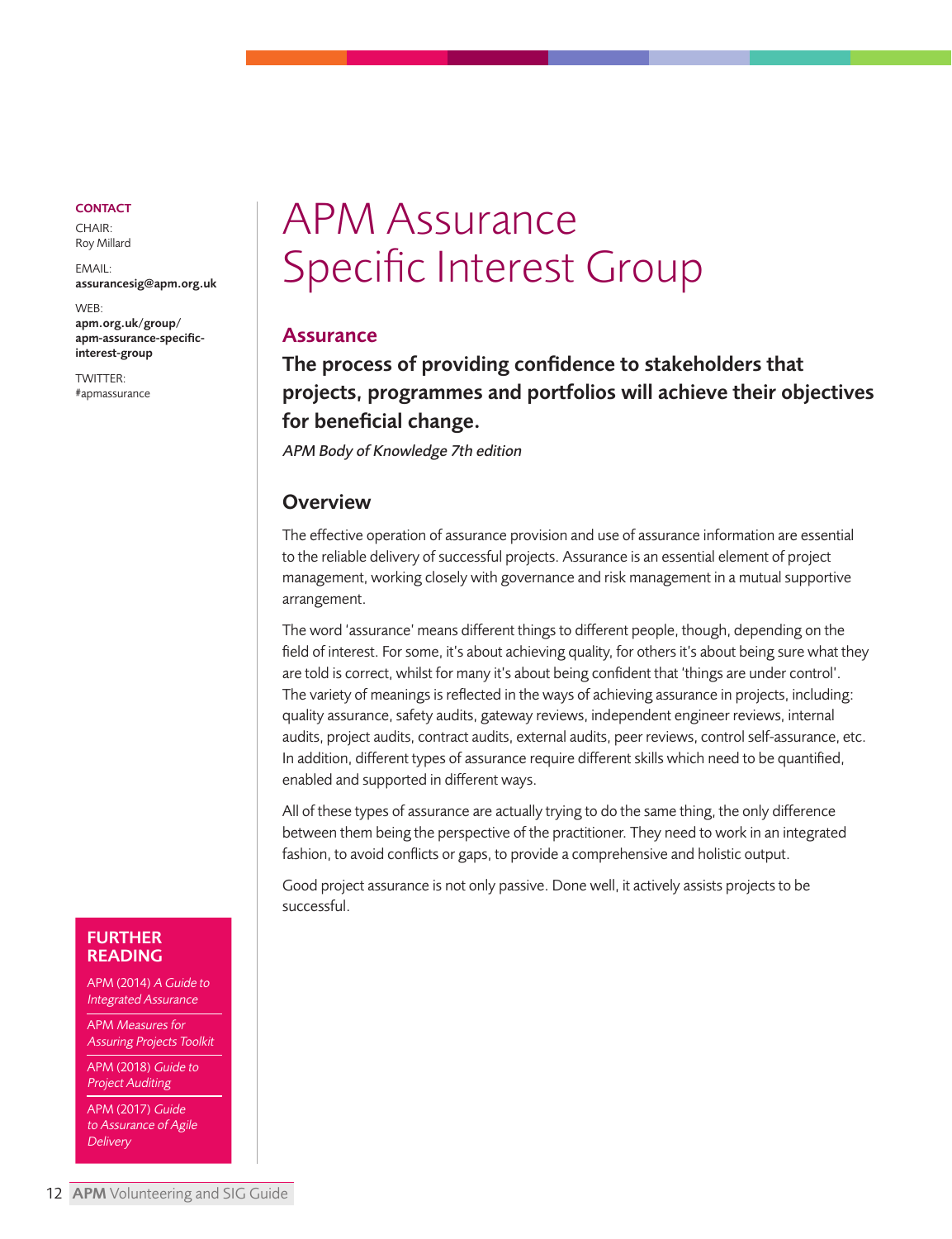

Roy Millard, APM Assurance SIG chair

## About the SIG

The Assurance SIG was launched in 2008, with the following vision and mission:

#### Vision

For the SIG to become a national source of best practice in the provision of efficient and effective project and programme assurance.

#### Mission

- Provide a forum for exchanging ideas, sharing good practice, and developing new approaches to providing assurance.
- Develop standards and guidance on best practice assurance.
- $\blacksquare$  Promote use of best practice approaches to assurance.

Whilst much has been achieved, the vision and mission remain as valid today 11 years on. The only things we would now want to adjust at all are to replace 'national' with 'international', and change 'project and programme' to 'project, programme and portfolio', in the vision. These changes reflect the way in which project management, and the APM, have developed in the 11 years.

Over the years, we have issued three guides and one toolkit, held nine conferences, and spoken at 13 Branch and other events.

Our current workstreams include:

- Project auditing.
- **Measures for assuring projects.**
- **n** Integrated assurance.
- **Assurance of agile.**
- People.
- Value of assurance.
- A flagship event for the Assurance SIG is the Annual Assurance Conference, usually held in November.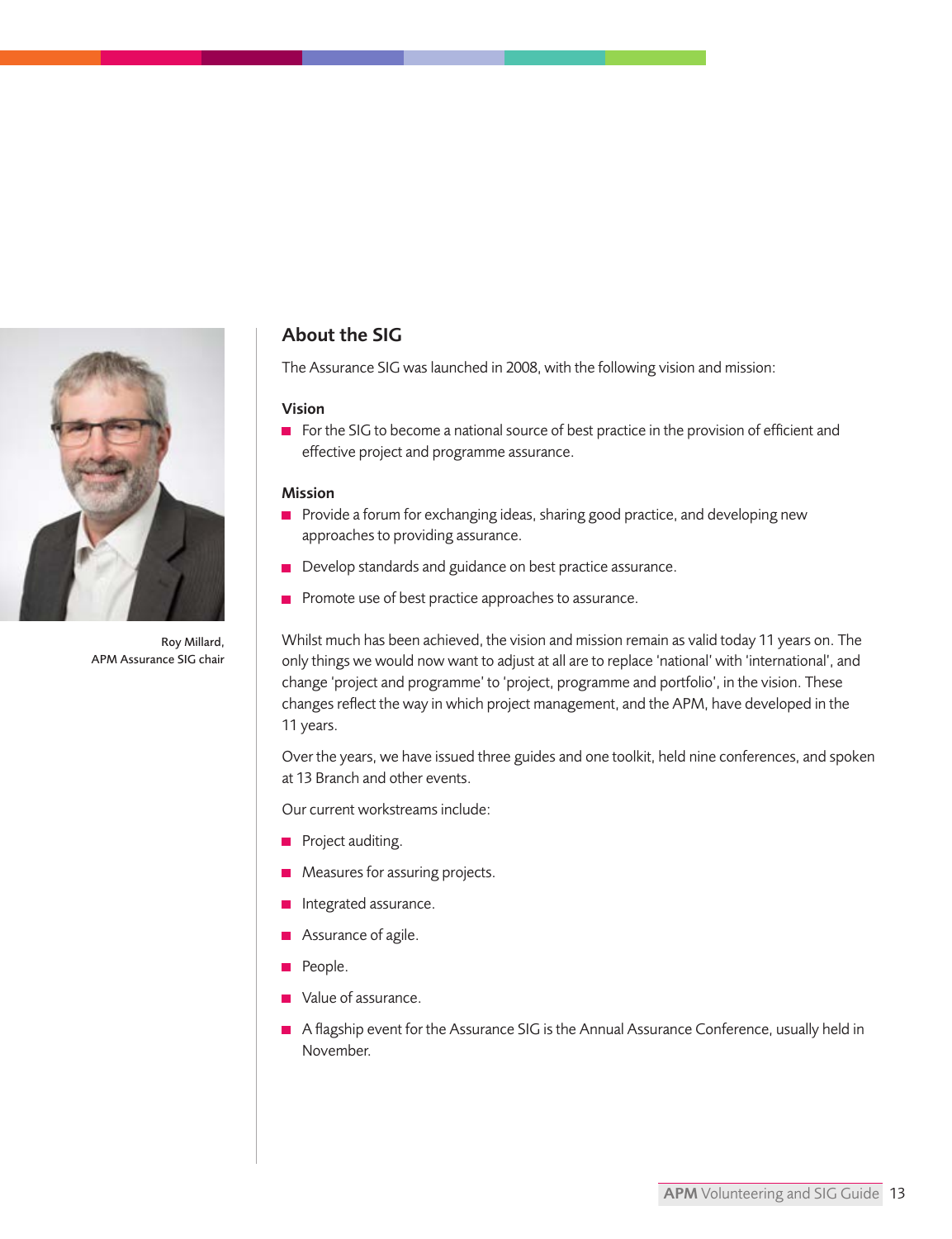<span id="page-13-0"></span> $CHAIR$ Karlene Agard and Dr Hugo Minney

EMAIL: [benefitsandvaluesig@apm.org.uk](mailto: benefitsandvaluesig@apm.org.uk)

WEB: [apm.org.uk/community/](https://www.apm.org.uk/community/benefits-and-value-sig/)  benefits-and-value-sig

TWITTER: [@APMBVSIG](https://twitter.com/@APMBVSIG) [#apmbenefitsvalue](https://twitter.com/hashtag/apmbenefitsvalue)

#### FURTHER READING

Thorp, J. (2003). The information paradox: realizing the business benefits of information technology (2 ed.). London: McGraw-Hill.

Bradley, G. (2006). Benefit realisation management: a practical guide to achieving benefits through change. Aldershot, Hants, England; Burlington, VT: Ashgate Pub.

Dallas, M. F. (2006). Value and Risk Management: A Guide to Best Practice. Oxford, UK: CIOB; Blackwell Publishing.

Institute of Value Management

Green, M., & Matharu, J. (2015). Making Sense of Benefits Realisation Management: A Pragmatic Approach to the Application of BRM: Kogan Page.

SAVE International, Bolton, J. D., & Harrington, R. (2016). Function Analysis Guide: A Supplement to the SAVE Body of Knowledge: Interspiral Press.

Jenner, S. (2014). Managing Benefits (2 ed.): The Stationary Office; APMG.

# APM Benefits and Value Specific Interest Group

#### Benefits management

The identification, definition, planning, tracking and realisation of benefits.

APM Body of Knowledge 7th edition

## Value management

A structured approach to defining what value means to the organisation. It is a framework that allows needs, problems or opportunities to be defined and then enables review of whether these can be improved to determine the optimal approach and solution.

APM Body of Knowledge 7th edition

#### **Overview**

The impacts of globalisation, climate change and new technology, force many organisations to re-consider their understanding of what value means to them and their stakeholders. Organisations that fail to respond risk falling behind their competitors, failing to meet their customers' expectations and failing to deliver the value that shareholders, taxpayers, customers and the general public demand.

Organisations undertake change in order to realise benefits. Whether it's to overcome a problem or leverage an opportunity, the requirement is to balance threats against opportunity. Therefore, a continuous and rigorous focus on benefits and their contribution to overall value must be at the heart of portfolio, programme and project management, and used to inform decisions throughout their life cycle.

But as well as doing things in the right way (effective project management), organisations need to do the right things (prioritisation). A clear vision and strategy for an organisation needs an effective means of delivering change. It needs a coherent portfolio of projects, programmes and, for some larger organisations, portfolios.

Collectively, benefits and value management encompass stakeholder requirements, communication, reporting and decision making. They include requirements definition, development of the business case, decisions during delivery, delivery of capability, and crucially, ensuring that the project outcomes deliver benefits and value to the stakeholders. Whilst both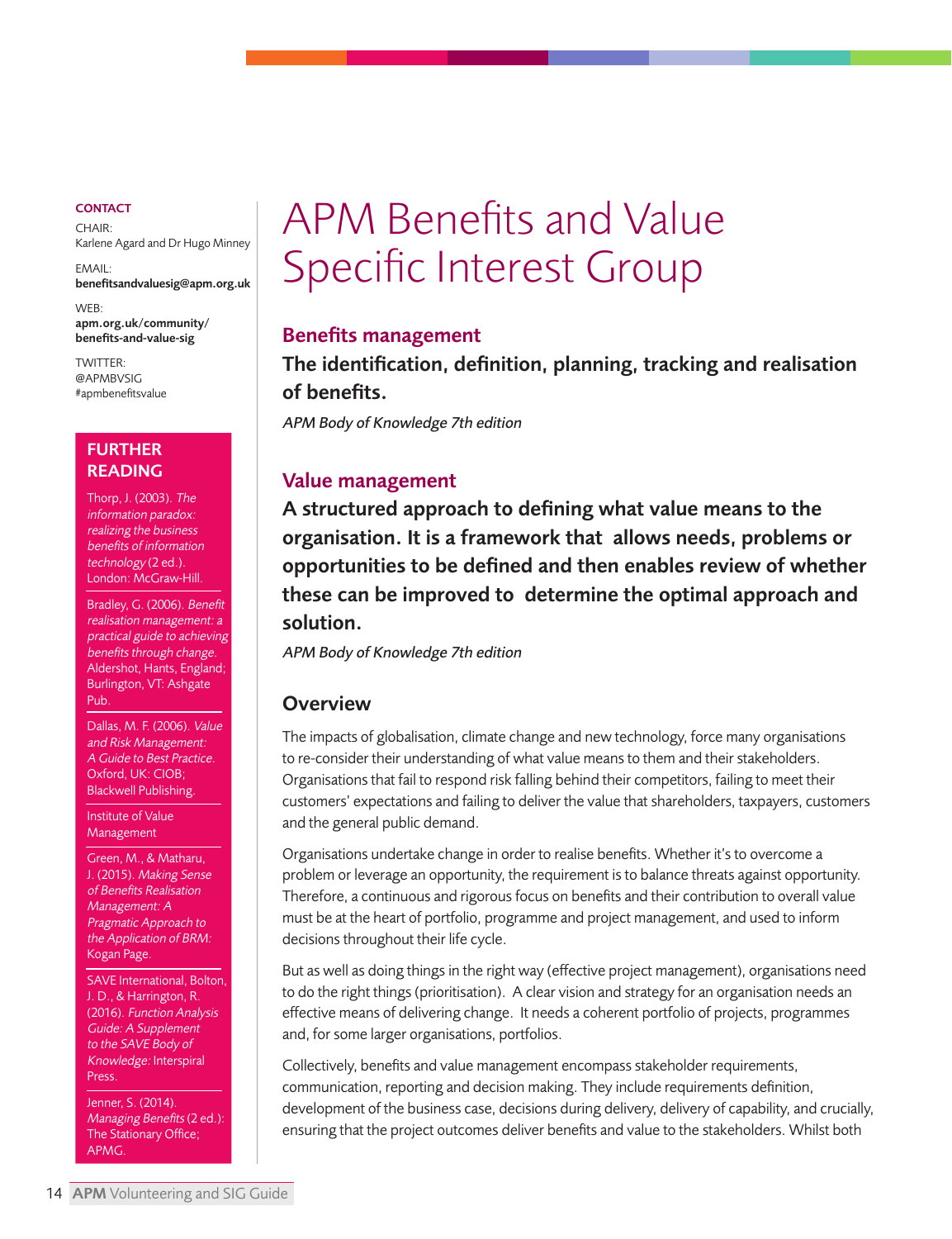

Dr Hugo Minney, Benefits and Value SIG co-chair



Karlene Agard, Benefits and Value SIG co-chair

disciplines cater for a strategic approach to maximise value, specific functional analysis practices may be leveraged to optimise the cost-benefits of the resulting solution.

# About the SIG

The APM Benefits and Value SIG formed in April 2019, using synergies from these two linked interest areas. It brings a clearer focus to value management and benefits realisation in our increasingly complex world in ways which serve the needs of members, their stakeholders and the profession.

The SIG is made up of a community of practice (active volunteers, in working groups and also includes the committee members); and a community of interest (the wider APM membership with a specific interest).

The community of practice welcomes new active volunteers, and you can join the most suitable working groups and follow your interests right from the point you join:

#### Liaison with organisations outside the SIG

- **APM** branches (note that Scotland has its own working group).
- Other APM SIGs, other professional associations, corporate member, communities of practice.

#### Communications

- **Communications and social media.**
- **Organising and coordinating conferences and events.**
- **Preparing practitioner guides.**

#### Thought leadership

- Research into real-world problems.
- Data analytics and the use of big data.
- White papers and guides to new and developing information about benefits and value.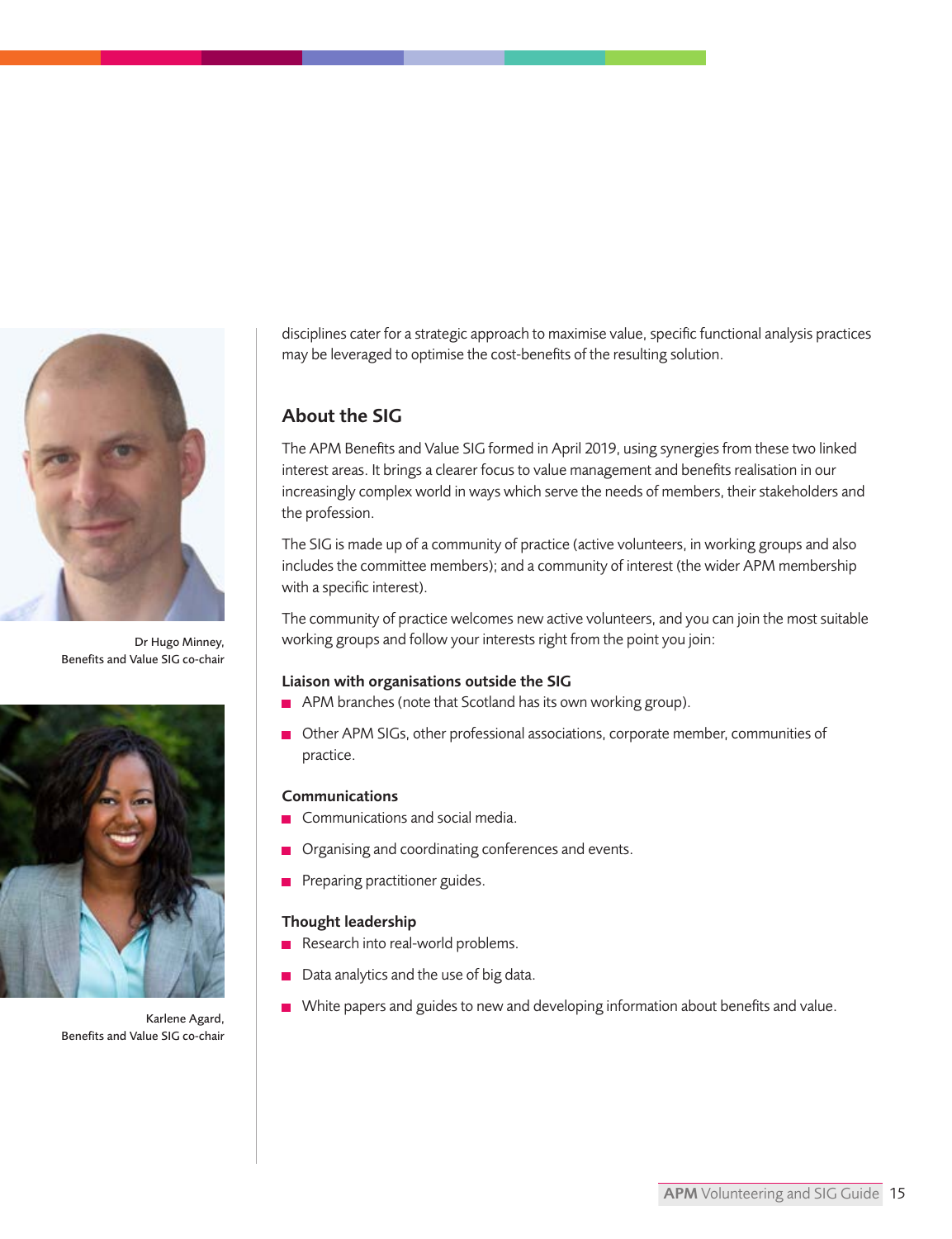<span id="page-15-0"></span>CHAIR: Dr Jon Broome

EMAIL: [c&psig@apm.org.uk](mailto: c&psig@apm.org.uk)

WEB: apm.org.uk/group/ apm-contracts-and[procurement-specific](https://www.apm.org.uk/community/contracts-and-procurement-sig/)interest-group

TWITTER: [#apmcandp](https://twitter.com/hashtag/apmcandp)

# APM Contracts and Procurement Specific Interest Group

# **Contract**

An agreement made between two or more parties that creates legally binding obligations between them. The contract sets out those obligations and the actions that can be taken if they are not met.

APM Body of Knowledge 7th edition

# Procurement strategy

The high level approach for securing the goods and services required from external suppliers to satisfy project, programme and portfolio needs.

APM Body of Knowledge 7th edition

## **Overview**

The APM Contracts and Procurement SIG believes that the above definition of procurement is well established and can be helpfully expanded to include procurement in a project, programme and portfolio environment.

We believe that procurement is the process by which the benefits, enhanced capability, functions/performance or resources (goods and services) required from or by a project or programme are acquired.

It includes deciding the package structure and, for each package, the development and implementation of the:

- $\blacksquare$  contracting strategy;
- $\blacksquare$  contract documents, including the specific scope/requirement;
- **process and evaluation criteria for selection and award leading to the** effective management of the contracts once entered into.

As projects become more unique, complex, subject to change and therefore more risky a more sophisticated approach to procurement is needed than the typical transactional approach used for the purchase of commoditised goods and services.

#### FURTHER READING

APM (2017) APM Guide to Contracts and Procurement, Association for Project Management

International Association of Contract and Commercial Managers (IACCM) – iaccm.com

Fleming, Q. (2003) Project Procurement Management: Contracting, Subcontracting, Teaming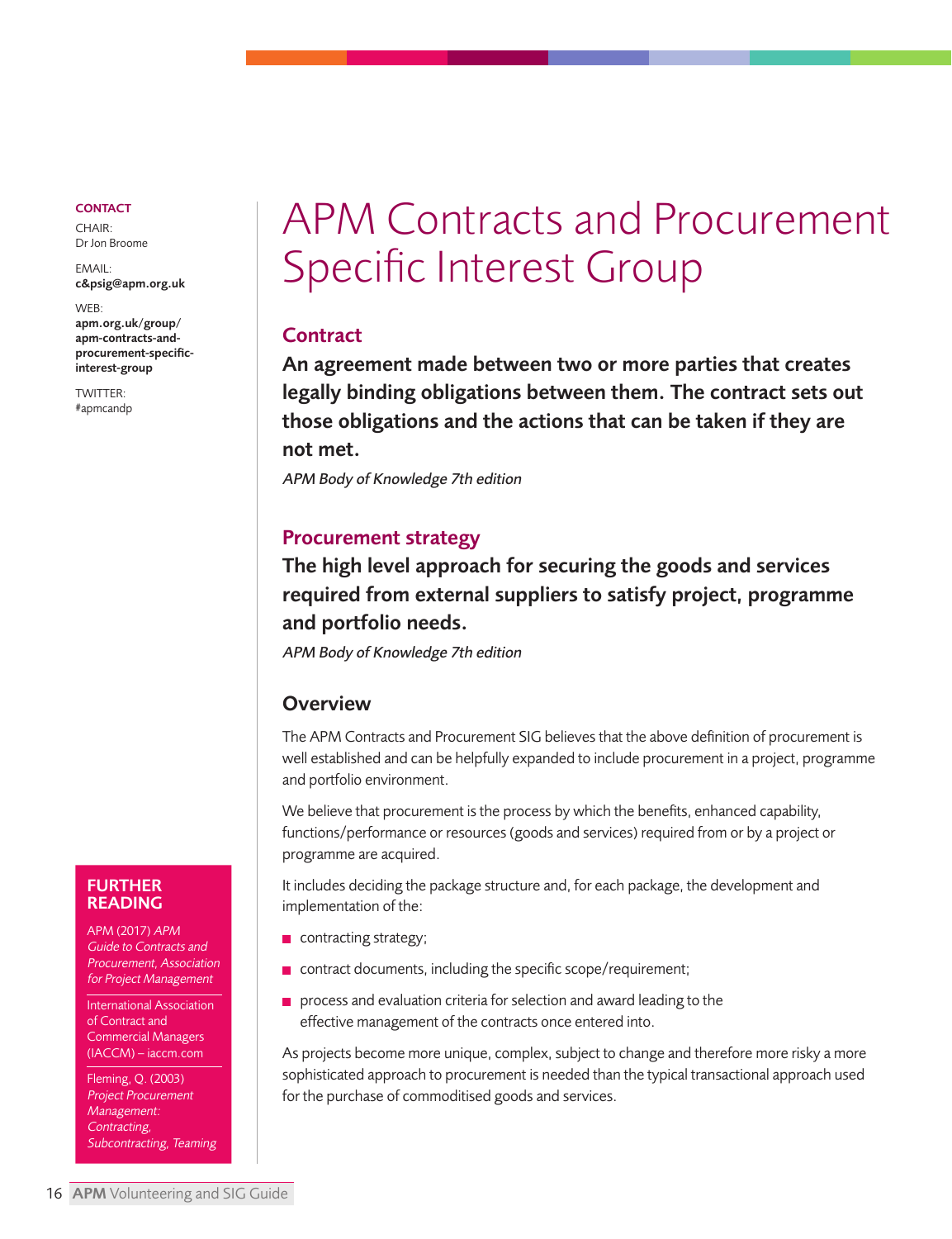

Dr Jon Broome, APM Contracts and Procurement SIG chair

This requires an understanding and application of modern procurement concepts and techniques and of the contracts which govern the relationship between the parties. In some industries, this is well established, but in others it is still emerging.

Good contracts and intelligent procurement actively assist projects and programmes to be successful.

Intelligent and effective procurement and contract management means:

- $\blacksquare$  the project is split down into packages which best fit the capabilities of the provider market to deliver each one and the client's ability to manage each package;
- $\blacksquare$  the best provider is selected for each package for the best value price;
- $\blacksquare$ provider's commercial motivations are aligned with the client's so that it is in their interests to deliver the package to the client's objectives, whilst giving legal protection from defaults by the other party;
- $\blacksquare$  the specific contract terms allow the client to proactively manage their project through the contract when risk and change occur rather than reactively administrate what has happened;
- $\blacksquare$  the client and contractor fulfil their obligations under contract.

In short, this increases the likelihood of projects meeting or beating their time, cost and quality objectives.

## About the SIG

The APM Contracts and Procurement Specific Interest Group:

- exists to promote and disseminate knowledge, understanding and best practice of contracts and procurement in a project and programme environment;
- aims to become a lively and constructive debating forum which takes existing best practice and helps make it better;
- $\blacksquare$  wants to be disseminating knowledge, understanding and developing best practice through a variety of accessible means;
- has a long term aspiration to become recognised as an international forum at the leading edge of excellence in contracts and procurement for projects and programmes.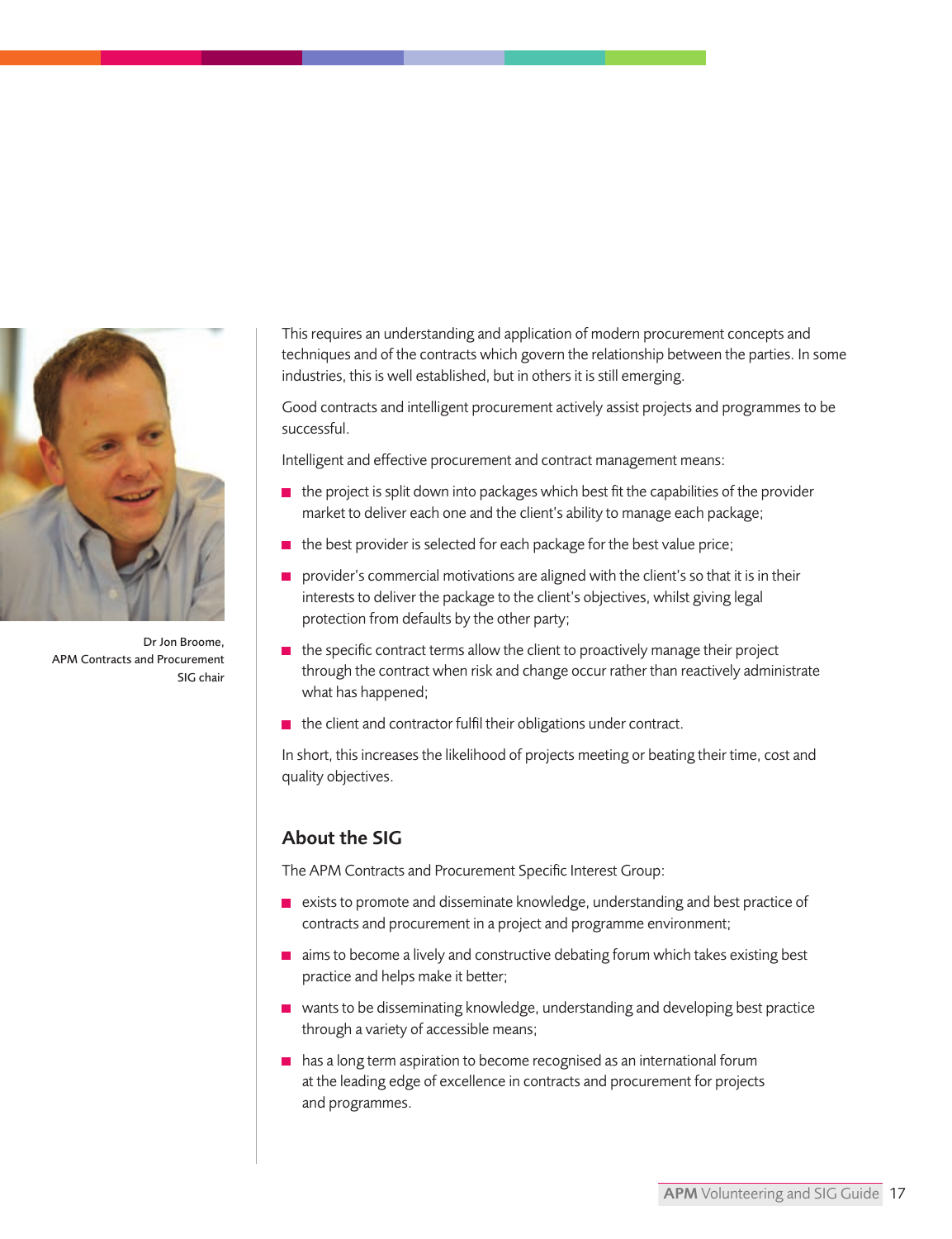<span id="page-17-0"></span>CHAIR: Donna Unitt

EMAIL: [enablingchangesig@apm.org.uk](mailto: enablingchangesig@apm.org.uk)

WEB: [apm.org.uk/community/](https://www.apm.org.uk/community/enabling-change-sig/)  enabling-change-sig/

TWITTER: [@apmecsig](https://twitter.com/apmecsig) [#apmchange](https://twitter.com/hashtag/apmchan)

# APM Enabling Change Specific Interest Group

# Enabling change

Change management is a structured approach to moving an organisation from the current state to the desired future state. APM Body of Knowledge 7th edition

## **Overview**

The APM Enabling Change SIG's mission is to 'improve the change capability of organisations, teams and individuals.'

The pace of change is constant and ever increasing. Organisations, teams and individuals are in a more or less permanent state of flux as they respond to digital technology advancements, competitive and economic pressures and changes in local and global policy and legislation. Programmes and projects are created to enable the resultant range of business, technological, environmental and process change initiatives. There are common factors that contribute to the success of such change programmes and projects, many of which are well documented in the plethora of change methods and standards available to us.

The APM Enabling Change SIG aims to develop and sustain individual practitioner, team and organisational change capability by facilitating access to and exploration of change methods, standards, case studies and good practices.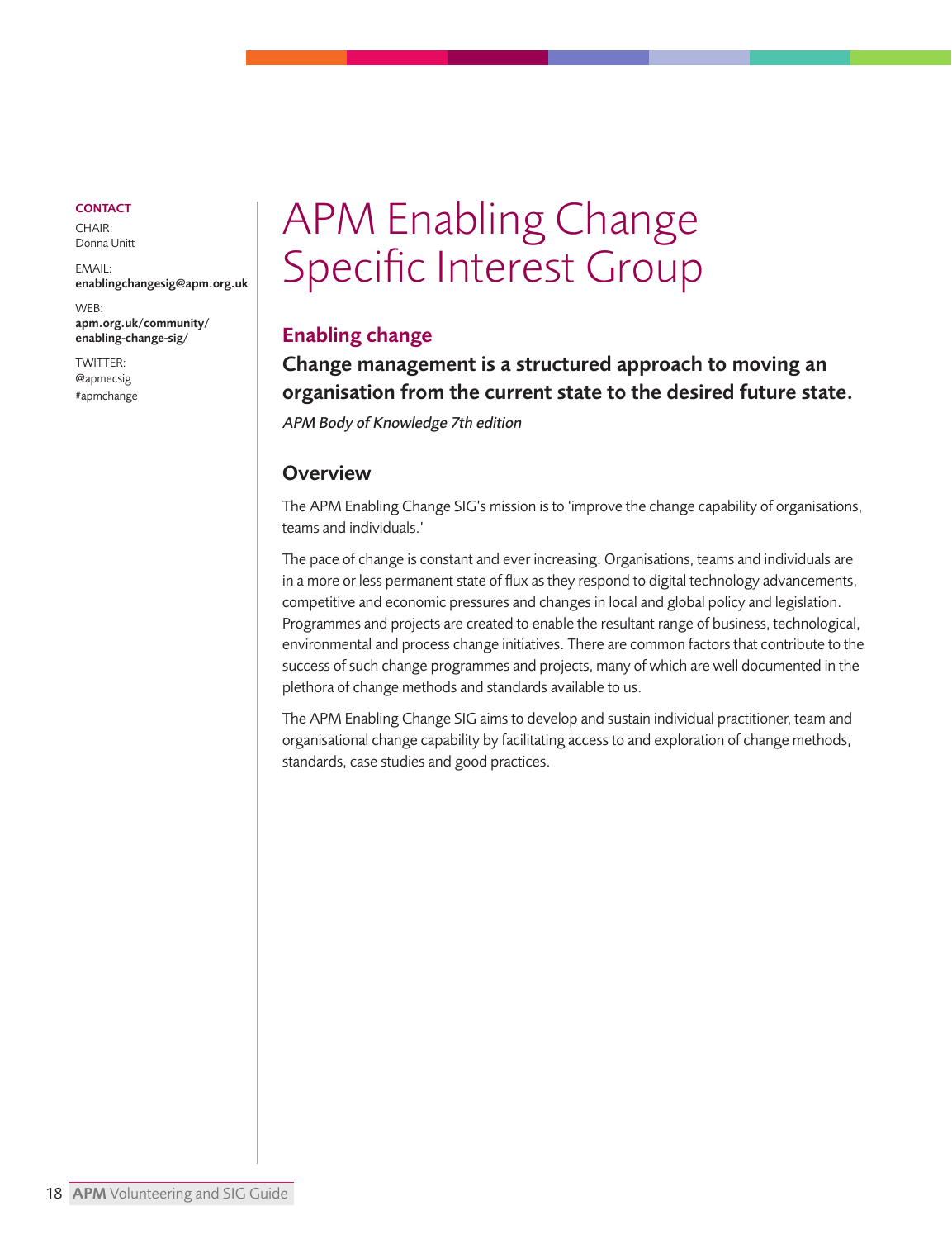

Donna Unitt, APM Enabling Change SIG chair

#### About the SIG

The Enabling Change SIG is a highly collaborative SIG, supporting and enabling the change agenda across other SIGs, reaching out to SIG and APM members through the branches, and participating in change related discussions across APM. We have a growing collection of reference material on our website, and published an introductory guide to change management in September 2017 which has been very received. We have a balanced focus on internal and external activities, establishing and developing partnerships with other relevant organisations and groups in order to ensure that we are at the forefront of thought leadership on changespecific topics.

We foster 'change practitioner groups': communities of senior change practitioners in public and private sectors, academics and authors who wish to share their knowledge and experience, explore and address challenges and opportunities for enhancing the change capability of their organisations, teams and of individuals. Currently we have practitioner groups in the following sectors: Transportation, Public Services, and Utilities . We also conduct innovative research to support our work and generally advance the body of knowledge relating to enabling change.

#### FURTHER INFORMATION

The Enabling Change SIG webpage contains a growing collection of reference material. At the time of writing this collection includes: a common vocabulary or glossary of change related terminology; headings to represent different change methodologies or capabilities; a library of professional knowledge / reference sources; a change management press and publications reference library; a collection of case studies; a descriptive list of change methodologies; change management professional horizons–existing routes and potential learning gaps into the change management profession. This list and its contents are continuously updated so that readers are advised to refer back to the online collection on a regular basis.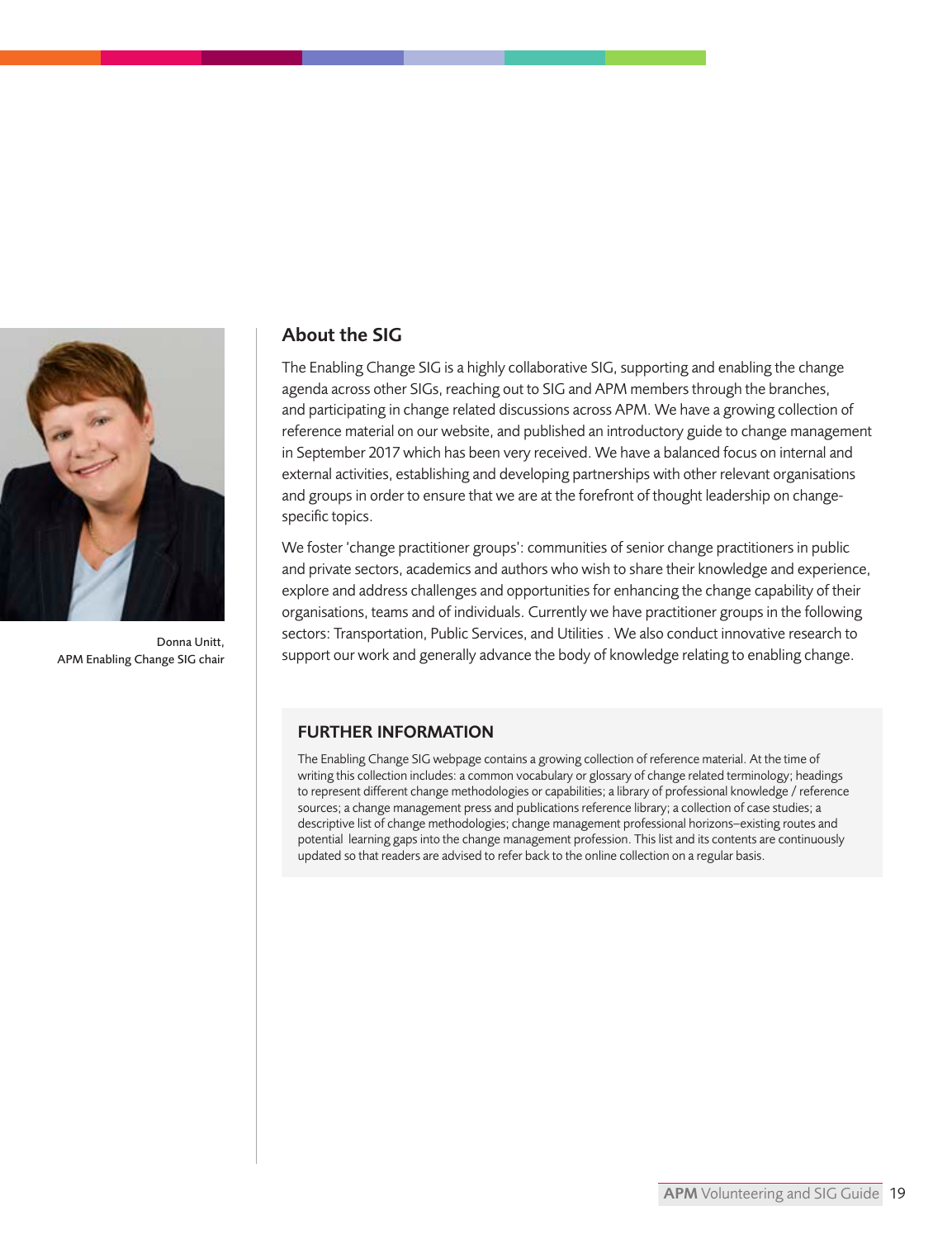<span id="page-19-0"></span> $CHAIR$ Martin Samphire

EMAIL: [gopmsig@apm.org.uk](mailto: gopmsig@apm.org.uk)

WEB: apm.org.uk/group/ [apm-governance-specific](https://www.apm.org.uk/community/governance-sig/)interest-group

TWITTER: [@APMGovSIG](https://twitter.com/apmgovsig)  [#apmgovernance](https://twitter.com/hashtag/apmgovernance) LINKEDIN: APM Governance of Change

# APM Governance Specific Interest Group

## Governance

The framework of authority and accountability that defines and controls the outputs, outcomes and benefits from projects, programmes and portfolios. The mechanism whereby the investing organisation exerts financial and technical control over the deployment of the work and the realisation of value.

APM Body of Knowledge 7th edition

## **Overview**

Project, programme and portfolio management is a well-established discipline that is vital to the success of many businesses and government organisations. Much research has shown that good governance is the single most important factor in change/project success.

In recent years the importance of sound and transparent corporate governance has led to the development of guidance and regulations to enhance organisational success.

Yet despite this progress less attention has been paid to the interface between corporate governance and project management – after all project management is the discipline used to implement an organisation's strategic portfolio of change/projects.

The Governance SIG has contributed to the APM Body of Knowledge 7th edition definition of governance and also considers the importance of behaviours, ethics and relationships. Enhanced governance leads to greater success at project, programme and portfolio level in two ways:

- **p** governance of individual portfolios, programmes and projects (responsibility of the sponsor as the 'guiding mind');
- governance of project management across the enterprise i.e. the project management capability of the organisation (ultimate responsibility of the board).

Good governance of project management is ultimately about having an appropriate mindset. Directing Change lists five components to be addressed:

- $\blacksquare$  Portfolio direction doing the right projects to support the strategic objectives.
- **Effective project sponsorship** ensuring an effective link between the organisation's senior executive body and the management of each project).

#### FURTHER READING

APM (2018) Directing Change 3rd edition – A Guide to Governance of Project Management

APM (2018) Sponsoring Change 2nd edition – A Guide to the Governance Aspects of Project **Sponsorship** 

APM (2017) Governance of Co-Owned Projects

APM (2016) Directing Agile Change – A Guide to the Governance of Agile Projects and Enterprises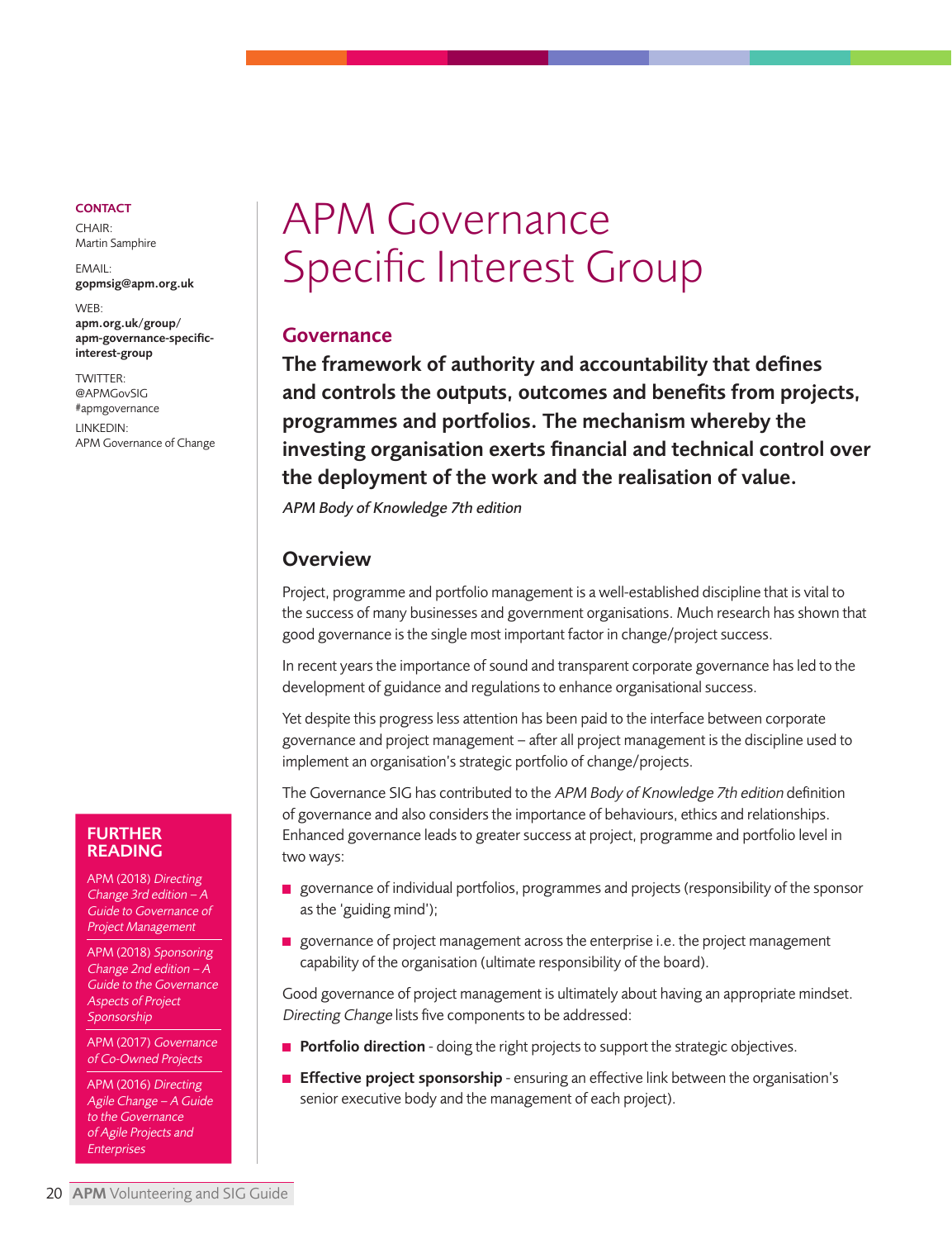

Martin Samphire, APM Governance SIG chair

- **Project management capability** ensuring all key roles are in place, appropriate skills and experience are developed, enhanced and deployed.
- **Engendering an appropriate culture and ensuring ethical standards** are in place.
- **Transparent disclosure** and reporting of information to stakeholders.

## About the SIG

The SIG was established in 2003. The stated purpose of the SIG is to:

- **b** be the UK focus for those interested in the governance of change/project management;
- advance the understanding of governance of project management;
- contribute towards the development of good practice in the governance of change/project management;
- **n** influence national and international standard-making authorities to improve their impact on the governance of project management;
- $\blacksquare$  influence those responsible for the governance of project management to improve their practices;
- **d** develop its members as ambassadors and exemplars of excellent governance of project management.

The SIG has been extremely active and has published a series of well-received guides (see further reading) and is also actively reaching out to board/senior executives of organisations as well as the APM membership, to influence them to adopt better governance practices.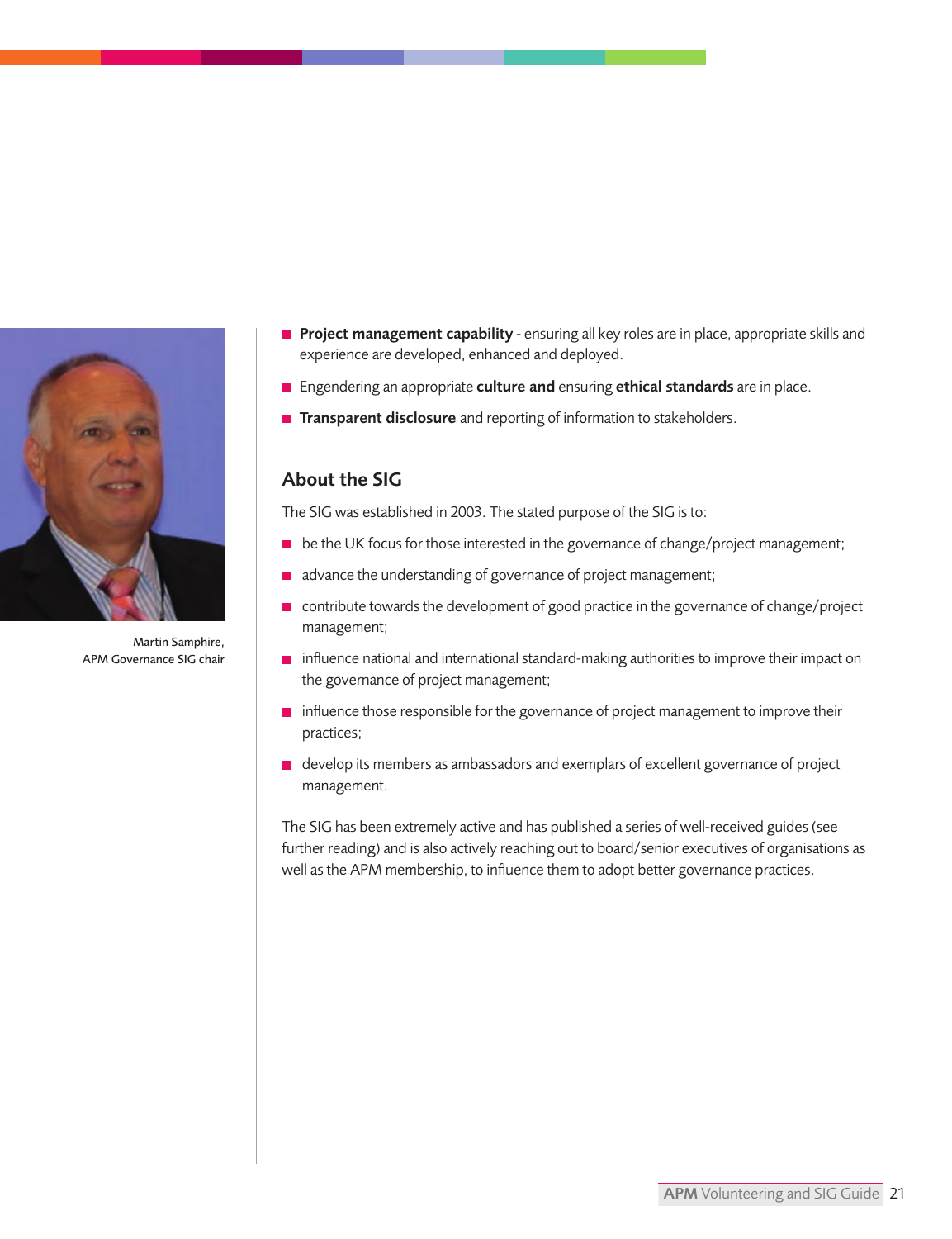<span id="page-21-0"></span> $CHAIR$ Judy Payne and Joelle Garden

EMAIL: [knowledgesig@apm.org.uk](mailto: knowledgesig@apm.org.uk)

WEB: [www.apm.org.uk/community/](https://www.apm.org.uk/community/knowledge-sig/) knowledge-sig/

TWITTER: [@apmksig](https://twitter.com/apmksig) [#apmknowledge](https://twitter.com/hashtag/apmknowledge?lang=en-gb)

#### FURTHER READING

APM Knowledge SIG Courageous Conversation videos bit.ly/ Knowledgecourageous conversations

British Standards Institution (2018). BS ISO 30401: Knowledge management systems: Requirements. London, UK: BSI.

Newell, S., Robertson, M., Scarbrough, H. and Swan, J. (2009). Managing Knowledge Work and Innovation. Basingstoke, UK: Palgrave Macmillan.

Payne, J., Roden, E. J. and Simister, S. (2019). Managing Knowledge in Project Environments. Abingdon, UK: Routledge.

# APM Knowledge Specific Interest Group

#### Knowledge management

The holistic, cross-functional discipline and set of practices concerned with the way organisations create and use knowledge to improve outcomes.

APM Body of Knowledge 7th edition

# Communities of practice

A type of learning network used within and between organisations to maintain, develop and share knowledge.

APM Body of Knowledge 7th edition

## **Overview**

Knowledge is the most valuable of an organisation's intangible assets. No project, programme or portfolio would be possible without knowledge. Like any other asset, knowledge has to be managed so that it contributes to better outcomes. Yet knowledge management (KM) is often treated as a series of prescribed activities rather than as a value-adding discipline and practice. Two recent developments have started to change this narrow view: publication of the first international standard on KM in 2018 and the launch of a Chartered Knowledge Manager accreditation by CILIP in 2019.

Because knowledge is intangible, it can't be managed directly. We can create documents, processes and ways of doing things that represent some of our knowledge and make it easier to share, but managing our deeper knowledge (such as experience and insights) has to include managing and connecting people – and providing an environment and tools that support the creation, sharing and use of knowledge.

There is no one-size-fits-all recipe for managing knowledge effectively. It all depends on what you want to achieve, the people you work with, the environment you're working in – and you!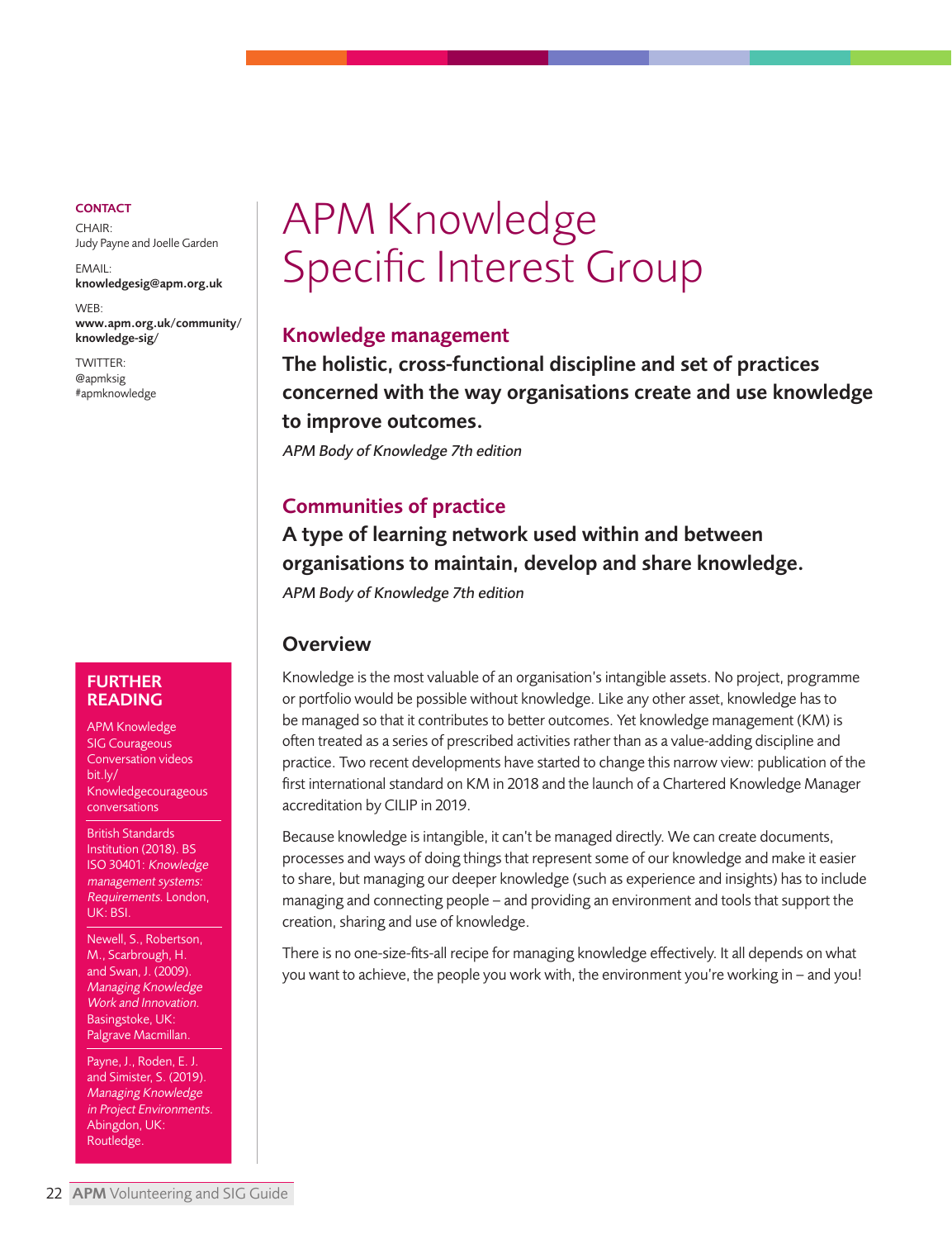

Judy Payne, APM Knowledge SIG co- chair



Joelle Garden, APM Knowledge SIG co-chair

## About the SIG

The Knowledge SIG was created in 2011 by a group of KM specialists on a mission to improve the understanding and practice of knowledge management in project work.

Our main objectives are to:

- $\blacksquare$  raise awareness and understanding of KM amongst project professionals;
- help APM members and other project professionals understand how to create, share and use knowledge more effectively in project environments;
- $\blacksquare$  develop a KM in Projects Community as a place to learn about and advance understanding of KM;
- support other APM volunteers in sharing and applying knowledge;
- e develop connections with other knowledge management groups.

Our members contributed to coverage of KM and communities of practice in the APM Body of Knowledge 7th edition and a series of short whiteboard animation videos (based on our Courageous Conversation events) that make key KM messages accessible to a wide audience. Our SIG events are interactive and we build in plenty of time for networking and informal knowledge sharing.

Knowledge SIG committee members contribute KM expertise to publications including the P3O® Manual and PMBOK® Guide 6th edition. We also represent APM on BSI and ISO groups working on KM standards.

We are always looking for new members and volunteers to work with the committee. If you want to improve the success of project work by focusing on knowledge issues, please get in touch.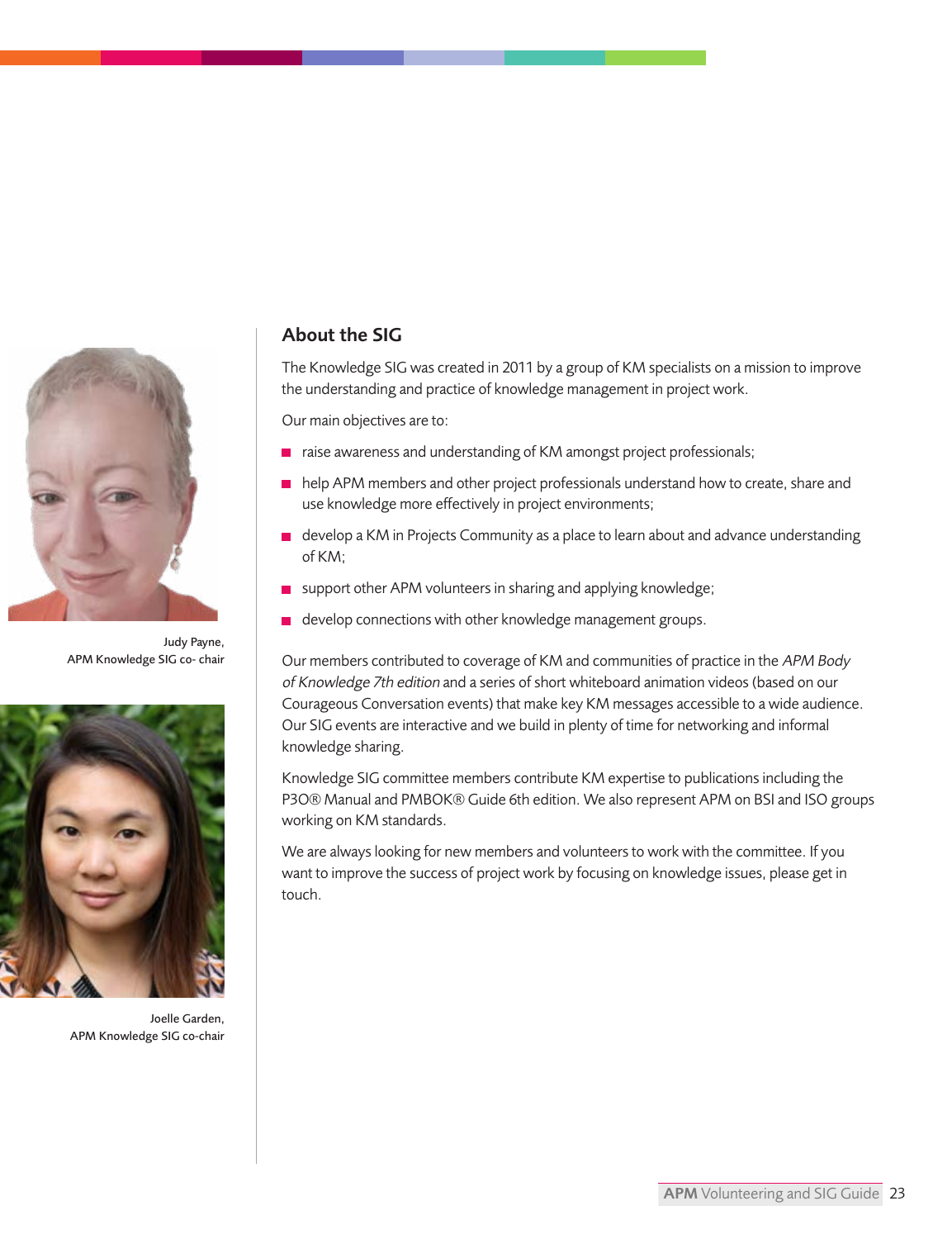<span id="page-23-0"></span> $CHAIR$ Fran Bodley-Scott

EMAIL: [peoplesig@apm.org.uk](mailto: peoplesig@apm.org.uk)

WEB: [apm.org.uk/group/apmpeople](https://www.apm.org.uk/community/people-sig/)specific-interest-group

TWITTER: [@APMPeopleSIG](https://twitter.com/APMPeopleSIG) [#apmpeople](https://twitter.com/hashtag/apmpeople)

# APM People Specific Interest Group

#### People

All project-based work relies fundamentally on the ability of people to work together. Leading a group of people so they can become a high-performing team is, some would argue, the most important skills that a project professional needs to develop.

APM Body of Knowledge 7th edition

#### **Overview**

There is a growing realisation that delivering successful projects is about much more than process. Projects are delivered through people, working effectively as a team, engaging stakeholders and being inspired by top class project leaders. Projects are, to quote former APM president Dr Martin Barnes CBE, "much more to do with the interaction of people, clients and stakeholders and the integration of these aspects." To make significant progress towards achieving APM's vision of a world where 'all projects succeed', the project management profession needs to develop its knowledge, skills and competences in people areas. Project managers need to be able to understand the context and culture in which they work and be able to adopt appropriate behavioural and leadership styles.

A successful project manager will communicate effectively, engaging the client, stakeholders and team, and will be able to provide clear vision, leadership and inspiration.

The project manager must take responsibility for the human resource management aspects of a project, facilitating learning and development both of the project team and in the wider organisation. The increasingly complex world in which we deliver our projects demands a broader level of understanding and competence – from an understanding of ethics and values to the use of tools and techniques such as coaching and mentoring.

#### FURTHER **READING**

Coleman, S. and MacNicol, D. (2015) Project Leadership (3rd edition)

Pilkington, A. (2013) Communicating Projects: An End to End Guide to Planning, Implementing and Evaluating Effective **Communication** 

APM (2019) APM Body of Knowledge 7th edition

APM (2010) The Lens Collective: A Guide to Seeing Different Perspectives in Project Management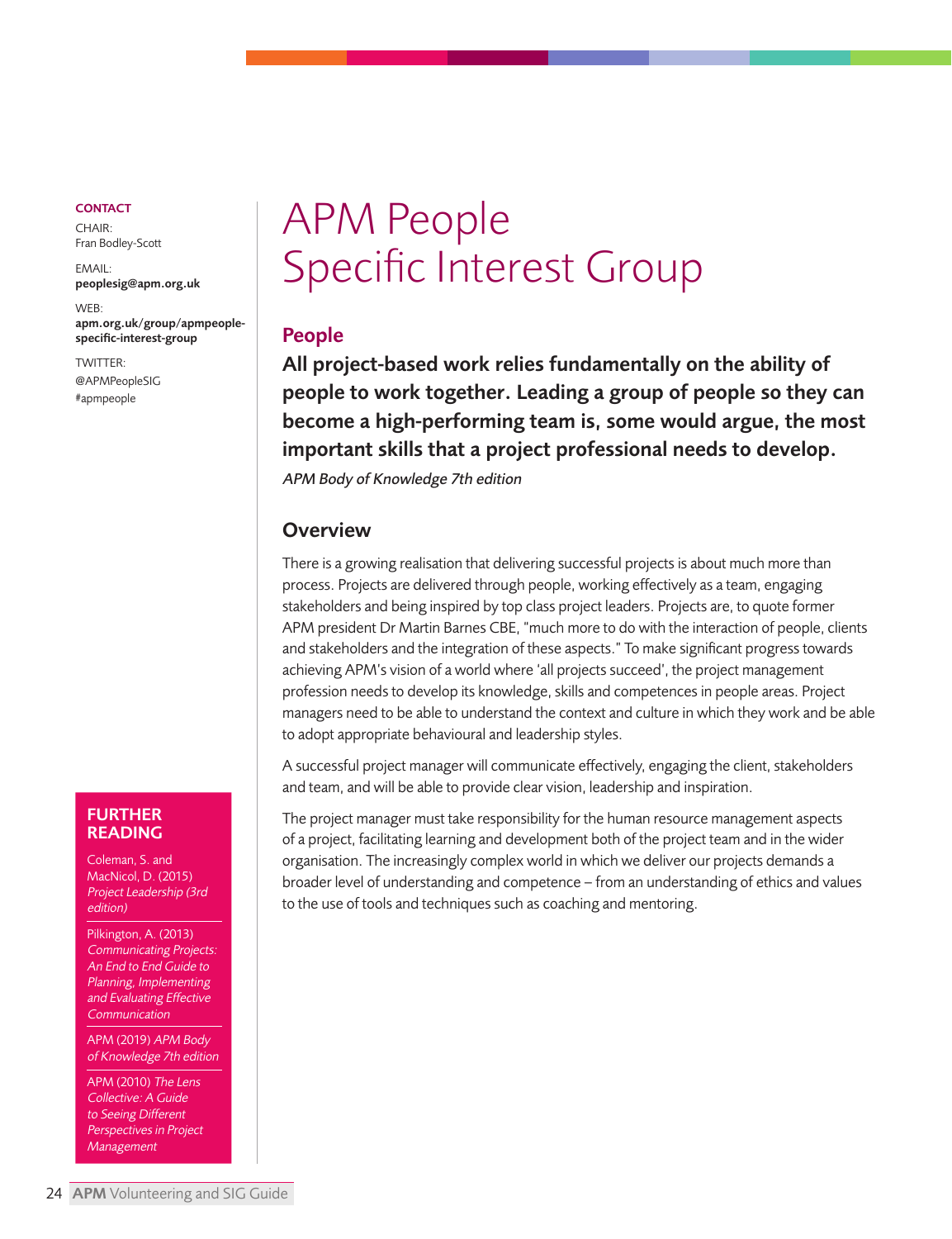

Fran Bodley-Scott, APM People SIG chair

## About the SIG

The SIG has a vision of 'Inspired and inspiring project managers' and a mission to raise awareness, inspire thinking and influence opinion around people and project management.

Our primary focus groups are:

- Communications.
- **Leadership and behaviours.**
- Stakeholder engagement which produces a monthly useful links document published [www.apm.org.uk/resources/find-a-resource/stakeholder-engagement/resources](https://www.apm.org.uk/resources/find-a-resource/stakeholder-engagement/resources/)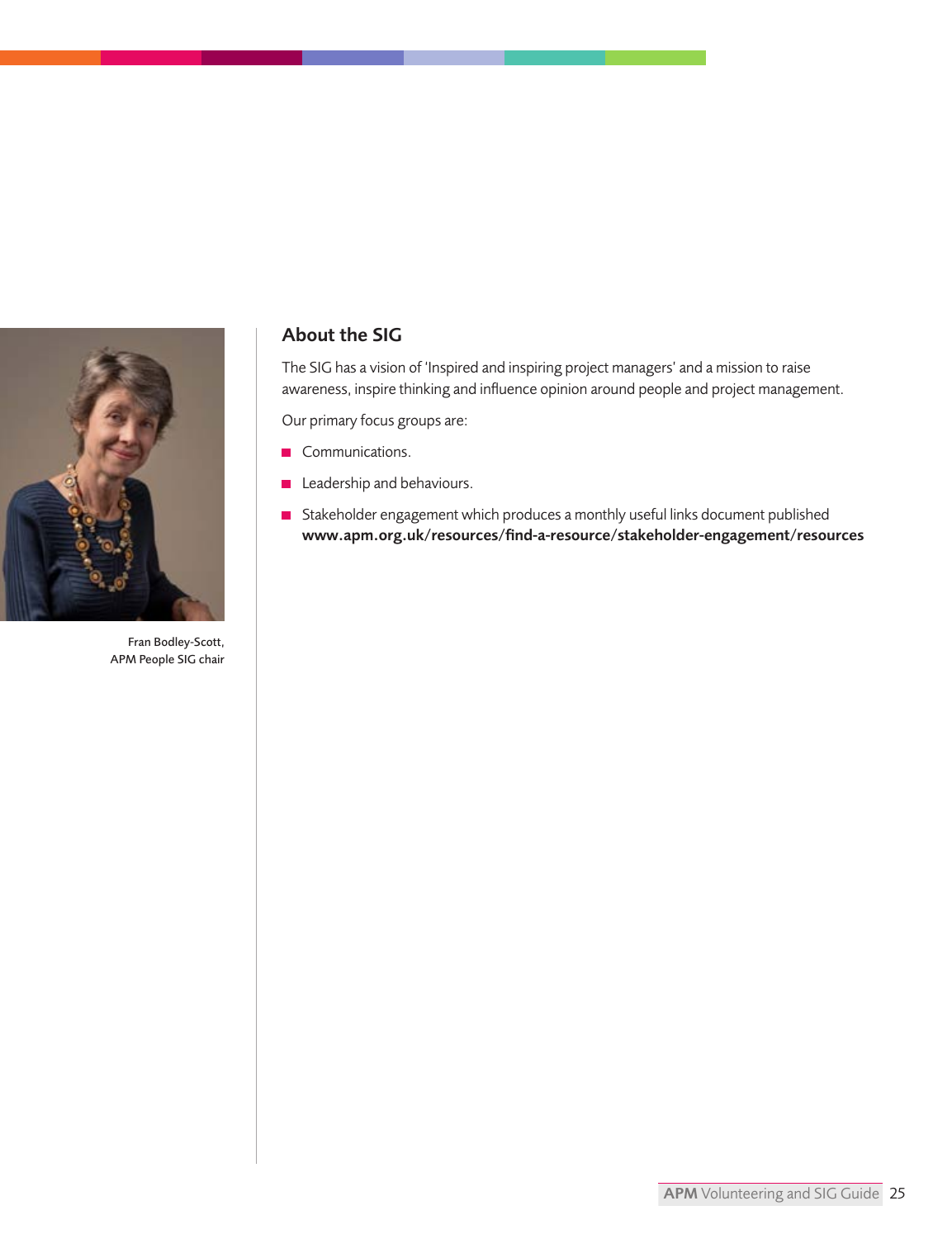<span id="page-25-0"></span>CHAIR: Milla Mazilu

EMAIL: [pmcsig@apm.org.uk](mailto: pmcsig@apm.org.uk)

WEB: apm.org.uk/community/ [planning-monitoring-and](https://www.apm.org.uk/community/planning-monitoring-and-control-sig/)control-sig/

TWITTER: [@apmpmcsig](https://twitter.com/apm_pmc_sig) [#apmpmc](https://twitter.com/hashtag/apmpmc)

#### FURTHER READING

APM-ACostE (2019) <sup>A</sup> Guide to Estimating

APM (2016) A Guide to Conducting Integrated Baseline Reviews

APM (2015) Planning, Scheduling, Monitoring and Control: The Practical Project Management of Time, Cost and Risk

APM (2012) The Scheduling Maturity Model

APM (2010) The Earned Value Management **Compass** 

APM (2010) Introduction to Project Control

APM (2008) Introduction to Project Planning

APM (2008) Earned Value Management - APM **Guidelines** 

APM (2008) Interfacing Risk and Earned Value Management

# APM Planning, Monitoring and Control Specific Interest Group

#### Integrated planning

The application of management processes that bring together the planning of benefits, success criteria, scope, quality, time, resources, cost, risk, communications etc to create the project management plan.

APM Body of Knowledge 7th edition

#### **Overview**

The area of operation for the APM Planning, Monitoring and Control (PMC) SIG is project control, focusing on techniques and processes, as well as interfaces to other subject areas (e.g. agile, building information modelling (BIM), risk, governance, programme and portfolio management). Beyond the toolset, there is an interest in the behavioural aspects of management and how this affects implementation and leadership.

The PMC SIG was formed in 2012. Its founder members came from the former Planning and Earned Value (EV) SIGs, both of which closed in 2013. The current team is formed of planning and control experts from across the community, with a common vision to identify best practice and to share it with the membership of APM, and beyond.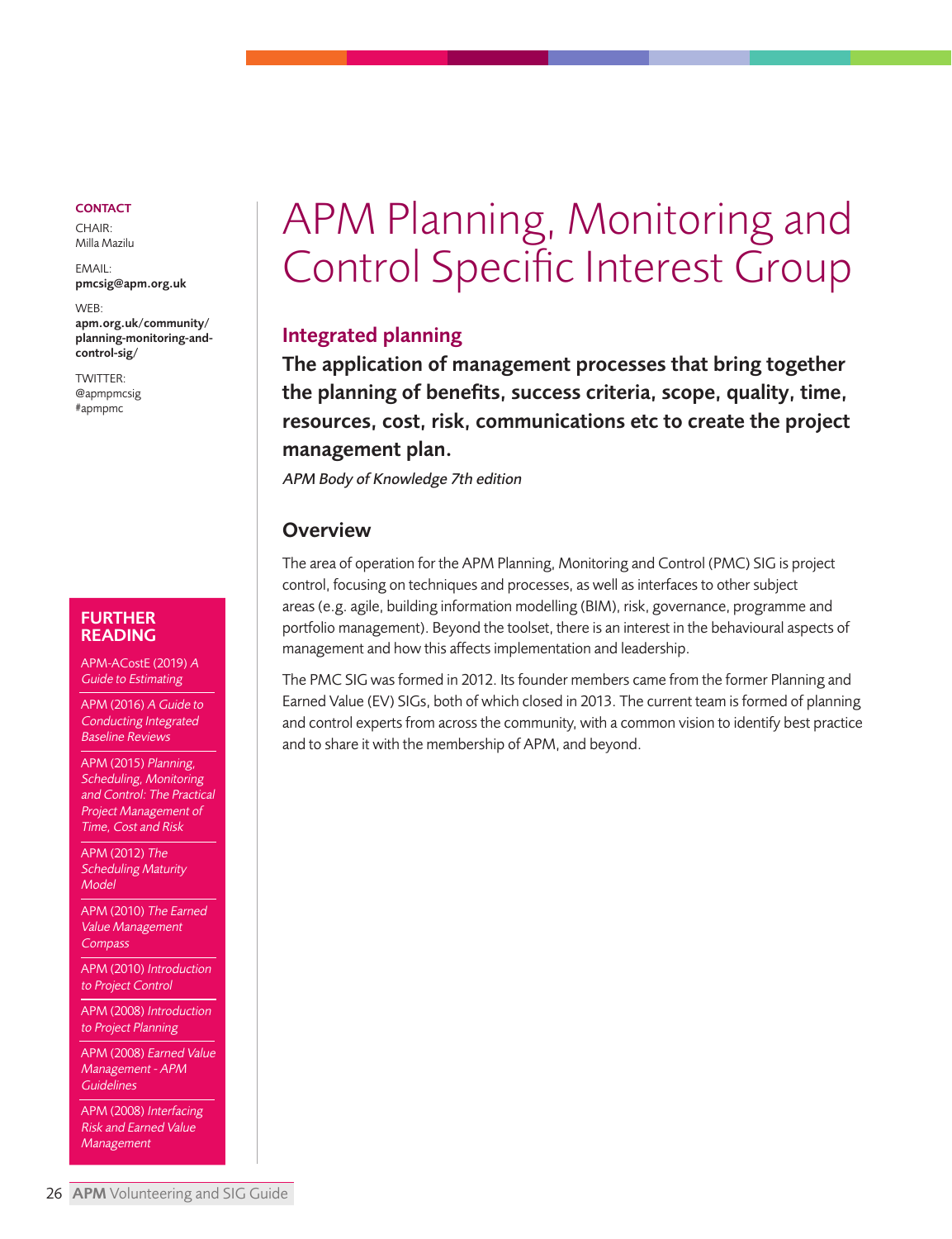

Milla Mazilu, Planning, Monitoring and Control SIG chair

## About the SIG

The SIG continue to assess all sources of material to inform the membership, via our publications, website, blogs, podcasts and newsletters. We have enabled exams at foundation and practitioner levels in Earned Value Management, and Planning and Control. The SIG prides itself with a can-do attitude, providing speakers for APM events, branch evenings, national exhibitions, and other related organisations.

The SIG has working groups looking at agile, project controls identity, complexity, estimating and scalability. These groups are in the very early stages of development.

The SIG continues to research subjects that will initiate future topics:

- Agile project management
- **Introduction to Project Controls for Senior Managers**
- **Building information modelling**
- $\blacksquare$  Project controls compass
- Earned benefits

There are plenty of opportunities for networking with others interested in project controls either before or after the monthly meetings in London, where everyone is invited to attend and enjoy lively discussions and activities.

If you want to join us and share your skills with the SIG, please get in touch and tell us a little about yourself including your areas of interest and experience in the discipline.

#### FURTHER INFORMATION

The PMC SIG has successfully created and published the following white papers:

Project Controls Flashcards, 2018

Agile and Earned Value, 2013

Earned Schedule, APM EV SIG, 2010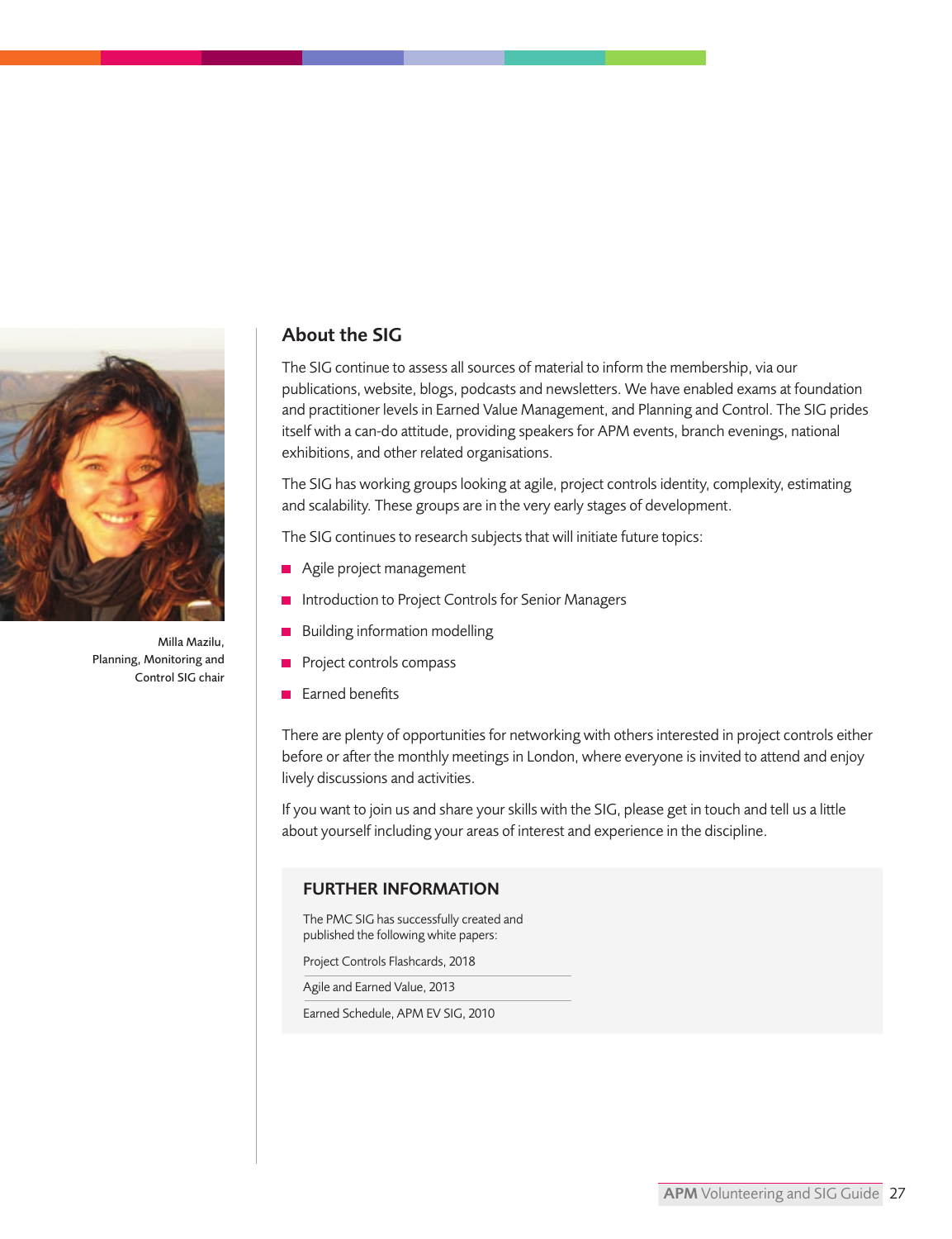<span id="page-27-0"></span> $CHAIR$ Emma-Ruth Arnaz-Pemberton

 $EMAAH$ [pmosig@apm.org.uk](mailto: pmosig@apm.org.uk)

WEB: [apm.org.uk/group/apm-pmo](https://www.apm.org.uk/community/pmo-sig/) -specific-interest-group

TWITTER: [@pmosiguk](https://twitter.com/pmosiguk?lang=en)  [#apmpmo](https://twitter.com/hashtag/apmpmo)

#### FURTHER READING

OGC - Office of Government Commerce (2008) Portfolio, Programme and Project **Offices** 

Aubry, M., Hobbs, B. and Thuillier, D. (2008) Organisational Project Management: An Historic Approach to the Study of PMOs, International Journal of Project Management

Taylor, P. (2011) Leading Successful PMOs

# APM PMO Specific Interest Group

# Project (programme or portfolio) management office (PMO) An organisational structure that provides support for projects, programmes and/or portfolios.

APM Body of Knowledge 7th edition

#### **Overview**

A project management office (PMO) can provide support, expertise and leadership on technical, specialist and administrative aspects of projects as required, including monitoring and reporting services, promoting best practice and defining and operating assurance and governance processes. These functions may also be extended to encompass the needs of a programme or portfolio and are often delivered through a PMO. Depending on a PMO's scope and remit, it may be referred to in different ways, such as project office, project support office (PSO), programme management office, portfolio management office or enterprise project management office (EPMO). The functions it provides will vary significantly depending on the organisation's context and need.

The APM PMO SIG provides a forum for PMO professionals to meet and discuss matters of mutual importance and to create knowledge to be shared across the PMO community.

The PMO SIG has been in existence since 2000. Originally a volunteer run group for 10 years, it became part of APM's Specific Interest Group network in 2011. Still run by dedicated volunteers, the PMO SIG hosts conferences, networking events, and shares PMO related information with its followers.

The APM PMO SIG aim is to provide a collaborative open forum for PMO practitioners, and anyone with an interest in the role of PMOs, to get together, share ideas, offer support and advice to the PMO community, and to create valuable practice-oriented knowledge, which helps drive the PMO profession forward.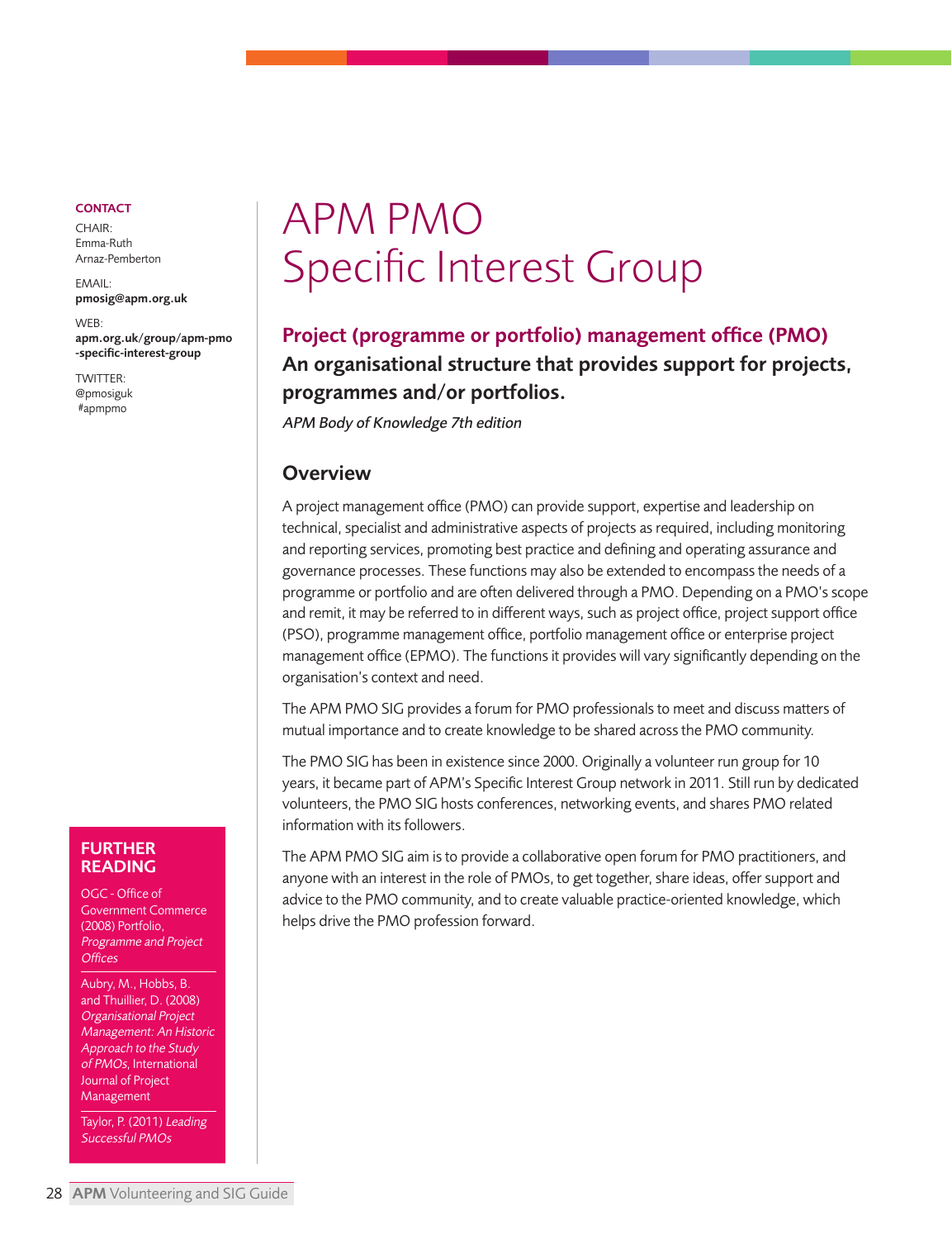

Emma-Ruth Arnaz-Pemberton, APM PMO SIG chair

# About the SIG

The SIG aims to do this by:

- $\blacksquare$  facilitating collaborative learning that fully engages followers and helps them grow their PMO skills and competencies;
- $\blacksquare$  reaching out to other disciplines that collaborate routinely with PMOs to create value;
- **providing an open source of unbiased advice and guidance to those who can benefit from** putting PMO practice to work;
- $\blacksquare$  having a bias towards action, understanding the latest thinking and quickly digest it into ways that can be shared as digestible knowledge with those we seek to help.

To achieve these objectives, the SIG works with a team of knowledgeable and enthusiastic PMO professionals, which is currently structured around three key areas for the SIG:

- $\blacksquare$  research: so that followers are provided with the latest thinking in the field and expand the frontiers of PMO knowledge;
- events: so that followers can access exciting conferences with relevant topics, networking opportunities, and other events of interest to the PMO profession;
- $\blacksquare$  marketing: so that followers are up to date with the SIG's activities.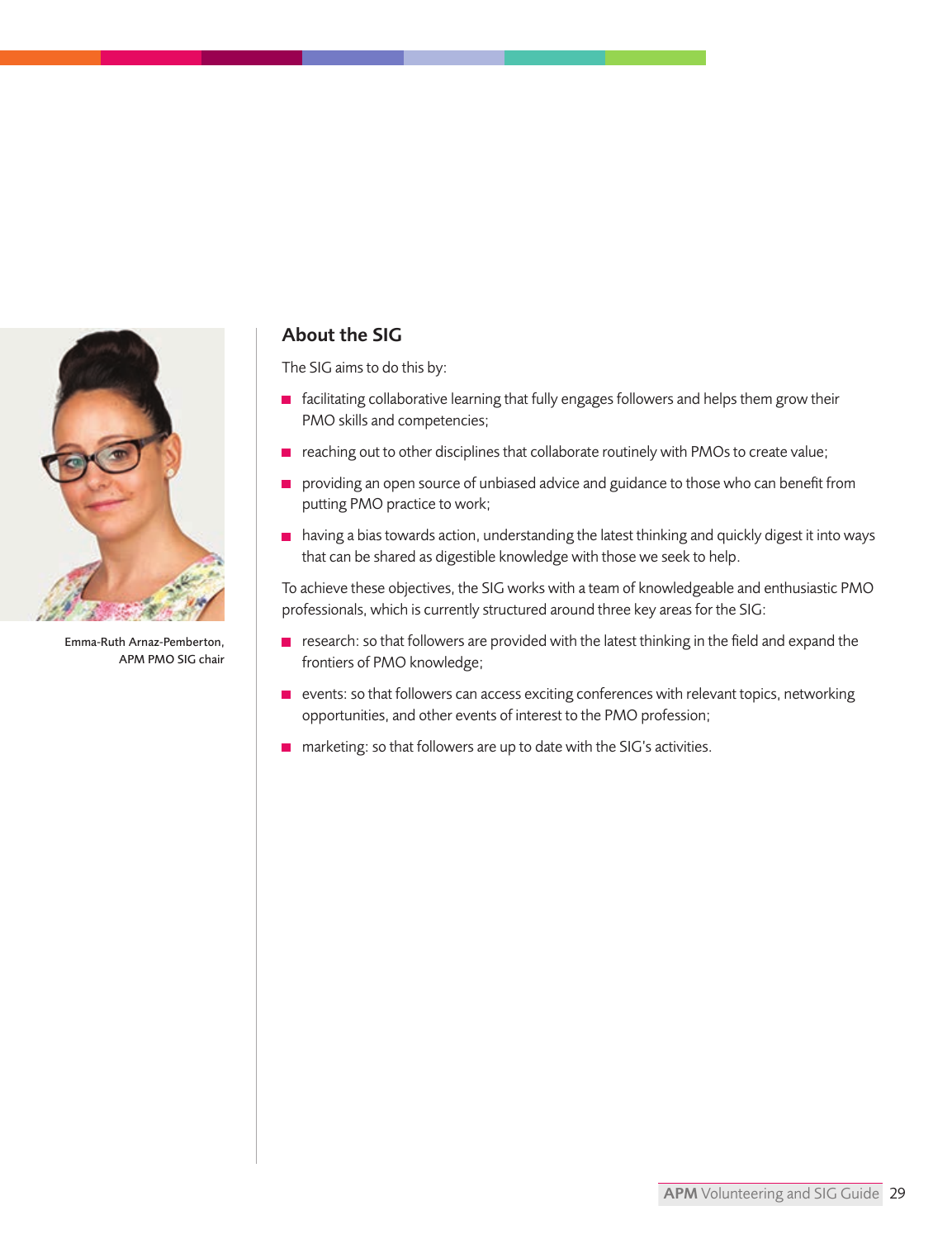<span id="page-29-0"></span>CHAIR: Adam Skinner and Petula Allison

EMAIL: [portfoliosig@apm.org.uk](mailto: portfoliosig@apm.org.uk)

WEB: apm.org.uk/group/ [portfolio-management-sig](https://www.apm.org.uk/community/portfolio-management-sig/)

TWITTER: [#apmportfolio](https://twitter.com/hashtag/apmportfolio?src=hash)

# APM Portfolio Management Specific Interest Group

#### Portfolio management

The selection, prioritisation and control of an organisation's projects and programmes in line with its strategic objectives and capacity to deliver.

APM Body of Knowledge 7th edition

#### **Overview**

Portfolio management ensures that organisations and functions invest money and resources in the 'right' projects and programmes to achieve their strategic objectives. It considers the constraints of opportunity, risk, resource availability, affordability, capability, customer impact and the organisation's capacity to absorb change.

Portfolio management ensures projects and programmes are managed at a collective level, through effective governance, engagement of key stakeholders, adherence to key processes, and the optimisation of limited resources and dependencies. This includes the initiation, prioritisation, reporting, review, modification and discontinuation of projects and programmes.

Through portfolio management, lessons learned should be captured to inform the development of more efficient and effective management of the portfolio. This helps not only to deliver more from less but also to focus on the achievement of the strategic goals, however that is defined, by taking action where expected benefits may be threatened or eroded.

The overall result is that delivery of the portfolio is sustainable and aligned to an organisation's strategy and objectives. Portfolio management engages and involves key stakeholders from across the business with a focus on informed decision-making based on timely management information through the organisation's integrated governance processes.

#### FURTHER READING

APM (2019) Portfolio Management: A Practical Guide

APM (2017, 2018, 2019) Managing the Portfolio series:

- $\blacksquare$  Recognising the need to change: six telling signs;
- **Making sense of all of** the change and gaining visibility: clearing the fog;
- **Prioritising and** compromising: shaping the pathway;
- $\blacksquare$  Leading and optimising the change: six pathways to success.

APM (2019) Portfolio Directors' Dinner: The Agile Portfolio – Fact or Fiction?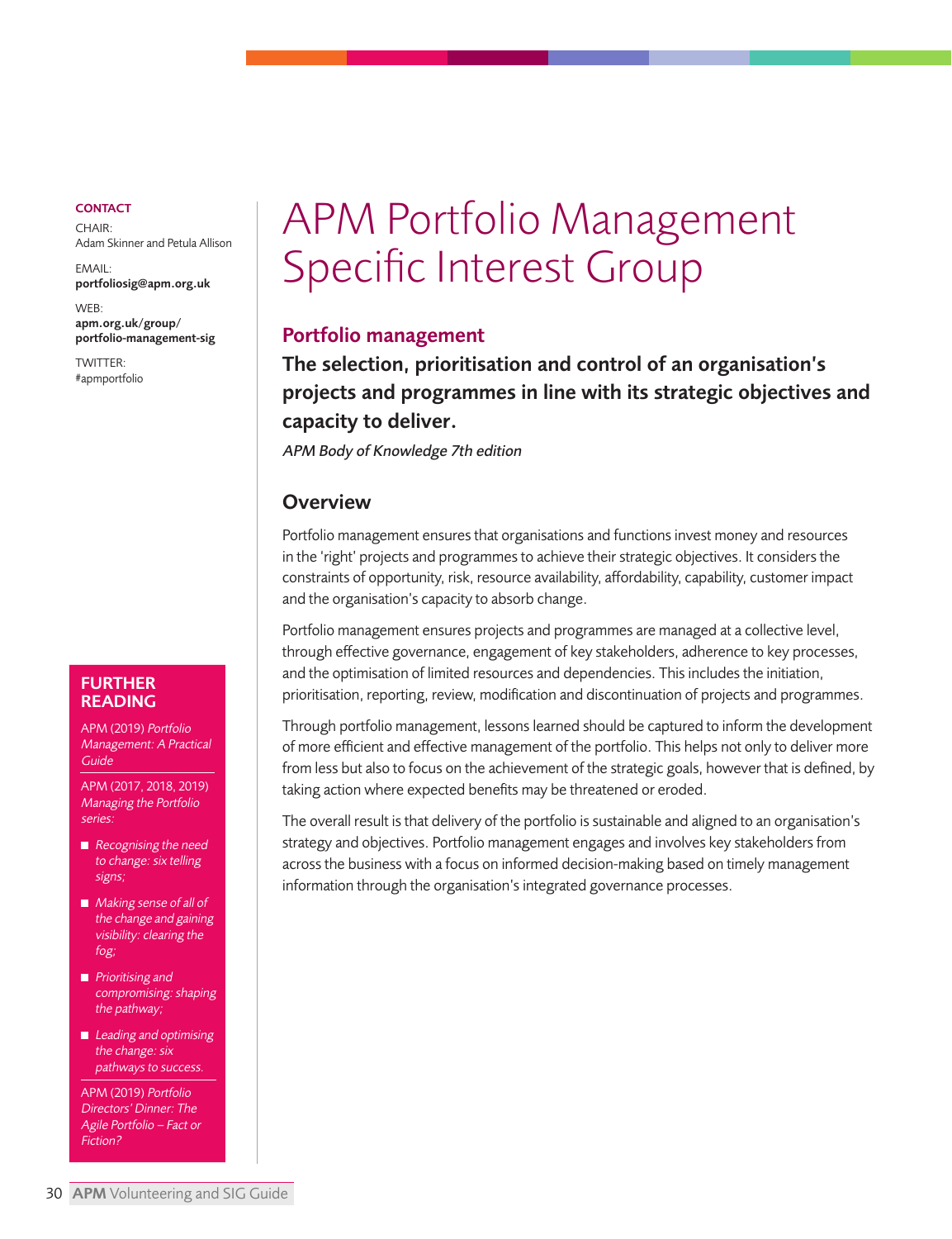

Adam Skinner, APM Portfolio Management SIG co-chair



Petula Allison, APM Portfolio Management SIG co-chair

## About the SIG

The aims of the SIG are to:

- promote awareness of portfolio management (PfM) good practice;
- provide an active forum to share experiences, ideas, tools, techniques and challenges;
- encourage cross-profession collaboration both inside and outside APM;
- **n** contribute to the development of best practice (including primary research into PfM through surveying stakeholders and secondary research through review of existing PfM documentation);

...and so help organisations achieve their corporate strategy and goals.

The PfM SIG vision is to be recognised across public and private sector organisations, by senior business executives and by existing/aspiring PfM and PPM practitioners, as the professional source of expertise and knowledge for PfM practices, guidance and information and the place to come for informed debate on current/emerging topics of interest.

To help fulfil the SIG's aims, activities focus on five themes:

- developing new PfM knowledge (through conference presentations, thought-leadership reports and research);
- disseminating PfM knowledge (by improving access to SIG resources, publishing PfM articles and survey analysis);
- engaging SIG members (by providing conferences, other events and opportunities to participate in activities);
- engaging with the CxO community (to spread awareness of what PfM can do to help deliver strategic objectives);
- working with APM in collaboration with other SIGs and branches where interests coincide and to further APM's vision.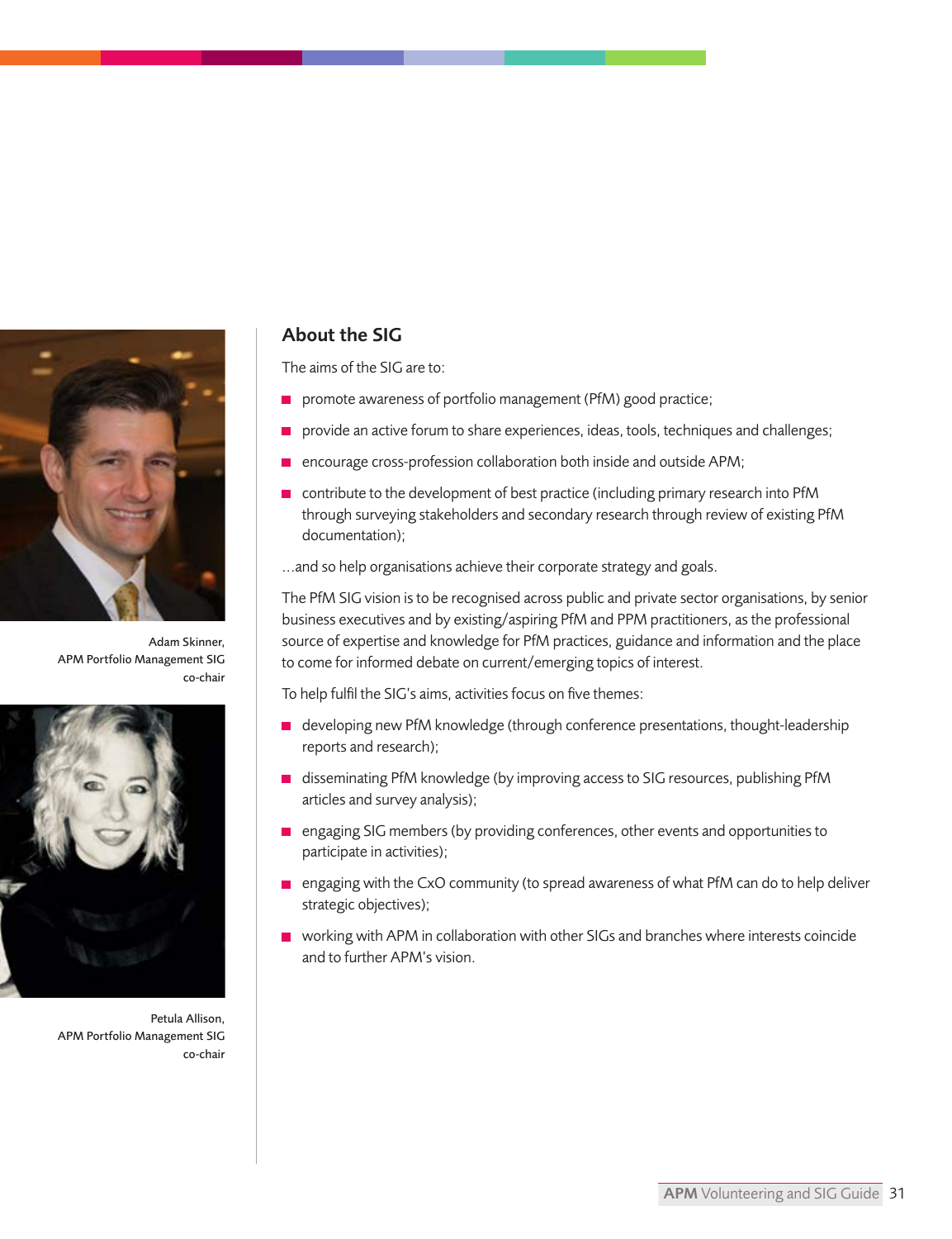<span id="page-31-0"></span>CHAIR: Chris Beach and James Lesingham

EMAIL: [progmsig@apm.org.uk](mailto: progmsig@apm.org.uk)

WEB: apm.org.uk/community/ [programme-management-sig/](https://www.apm.org.uk/community/programme-management-sig/)

[TWITTER:](https://twitter.com/apmprogmsig?lang=en)  [@apmprogmsig](https://twitter.com/hashtag/apmprogmsig?src=hash) #APMProgMsig

LINKEDIN: [APM ProgM - Programme](https://www.linkedin.com/groups/1858851/) Management Specific Interest Group

#### FURTHER READING

APM (2016) APM Introduction to Programme Management 2nd edition

Axelos Global Best Practice – Managing Successful Programmes (2011) 4th edition

The Gower Handbook of Programme Management 2nd edition

APM Body of Knowledge, 7th edition (2019)

The Programme Management SIG webpage

# APM Programme Management Specific Interest Group

## Programme Management

The coordinated management of projects and business as usual (steady-state) activities to achieve beneficial change.

APM Body of Knowledge 7th edition

#### **Overview**

Programme management is focused on the delivery of change within an organisation. The distinction between projects and programmes depends on the context and often relates to the complexity of scope and in inclusion of business change activities and a focus on achievement of outcomes beyond the delivery of specific project outputs.

Programme management activities are not intended to duplicate the activities performed in individual projects and applying a programme management should add more value to the achievement of the programme objectives when compared to each project operating independently.

- $\blacksquare$  Programmes drive strategic outcomes within organisations by providing a level of management to integrate the component project teams.
- **Opportunities for programme wide governance mechanisms are created (such as use of the** P3M3 assessment model) which act as a catalyst for improving both project and programme management maturity.
- **Programmes focus on defining, integrating and coordinating projects to maximise value of** the combined project deliverables.
- **Programmes manage wider risk to benefit achievement and provide an escalation point for** project risks. Projects can be re-scoped or cancelled to maintain the overall programme business case.
- **Programmes identify and monitor interdependencies between projects and show how** project deliverables are transformed into benefits.
- **Programmes provide opportunities to achieve economy of scale, consolidating and** coordinating the needs of multiple projects.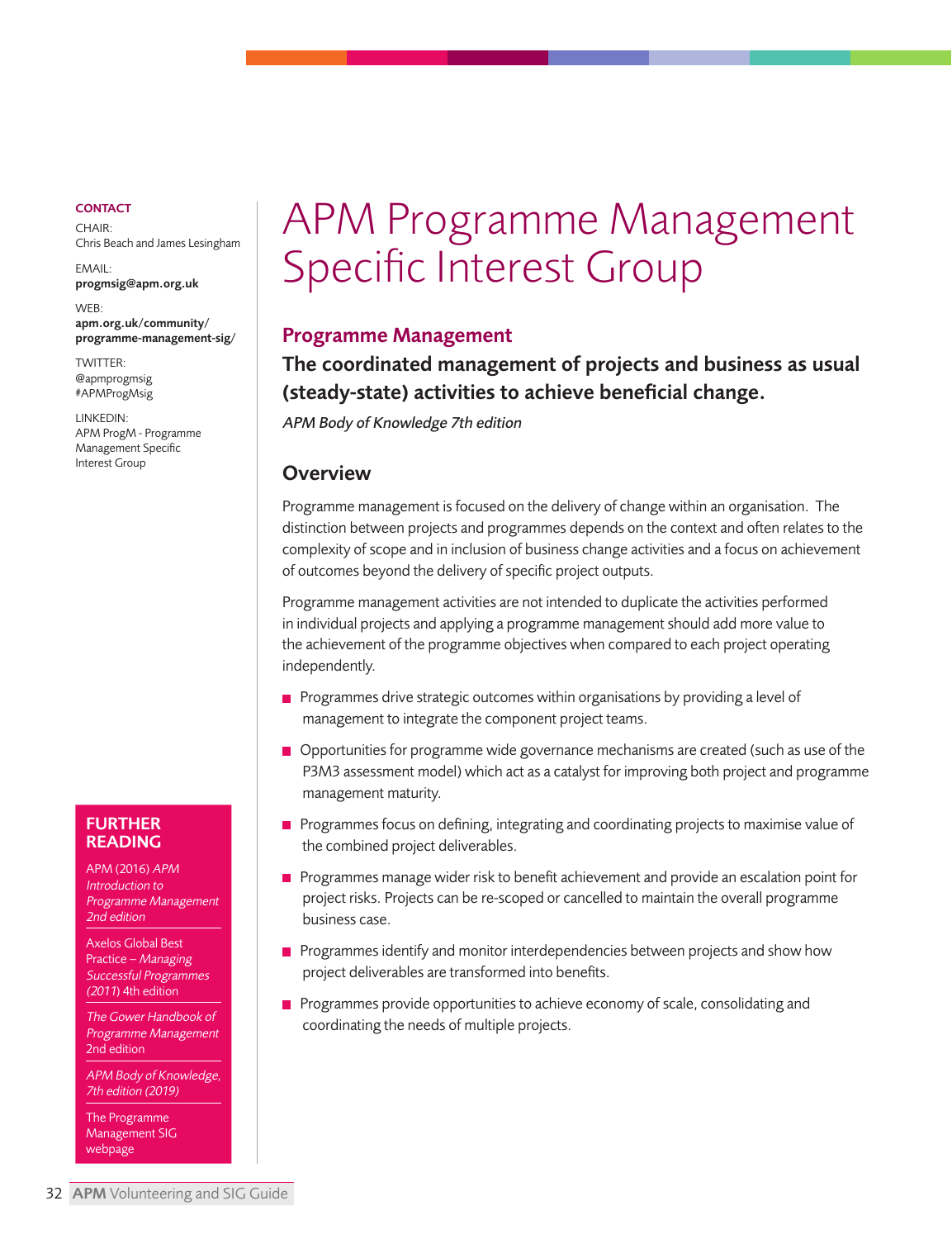

Chris Beach, APM Programme Management SIG co-chair



James Lesingham, APM Programme Management SIG co-chair

- Collaborative working across different projects team is facilitated within programmes. Resources, specialist skills and funding can be re-allocated across programmes to accelerate projects within it.
- Within programmes, lessons learned from earlier projects can be embedded within a continuous learning environment, which can be applied to other projects in the programme.

Programme management is now widely acknowledged as the best means for delivering transformational change within organisations across many sectors and industries. However, it is also acknowledged that whilst programme management is common sense, it is often not common practice.

## About the SIG

The APM Programme Management SIG (ProgM SIG) was established more than 20 years ago. Our vision is: 'To be recognised internationally as the leading group for programme management, supporting a world in which all projects succeed.'

We work towards this by focusing on the following objectives:

- $\blacksquare$  Raise awareness of programme management as a specific discipline.
- $\blacksquare$  Facilitate the connection of programme management practitioners within the APM membership to create and share knowledge.
- Raise awareness externally in the wider project community of the value of programme management as a methodology for successful delivery.
- Develop and support thought leadership in programme management.
- Facilitate the sharing of international knowledge and good practice in programme management.

Our SIG has more than 4,500 followers. Many of them are experienced practitioners who share a passion for learning and improving programme delivery. ProgM SIG members facilitate the connection between the ProgM practitioner's community to create and share knowledge and best practice as well as raising awareness of ProgM as a specific discipline. ProgM SIG is also particularly active in writing blogs, participating in online forums and using social media.

APM ProgM SIG is open to new ideas; always listening to, and learning from, others. We welcome contributions from all members of the community of practice.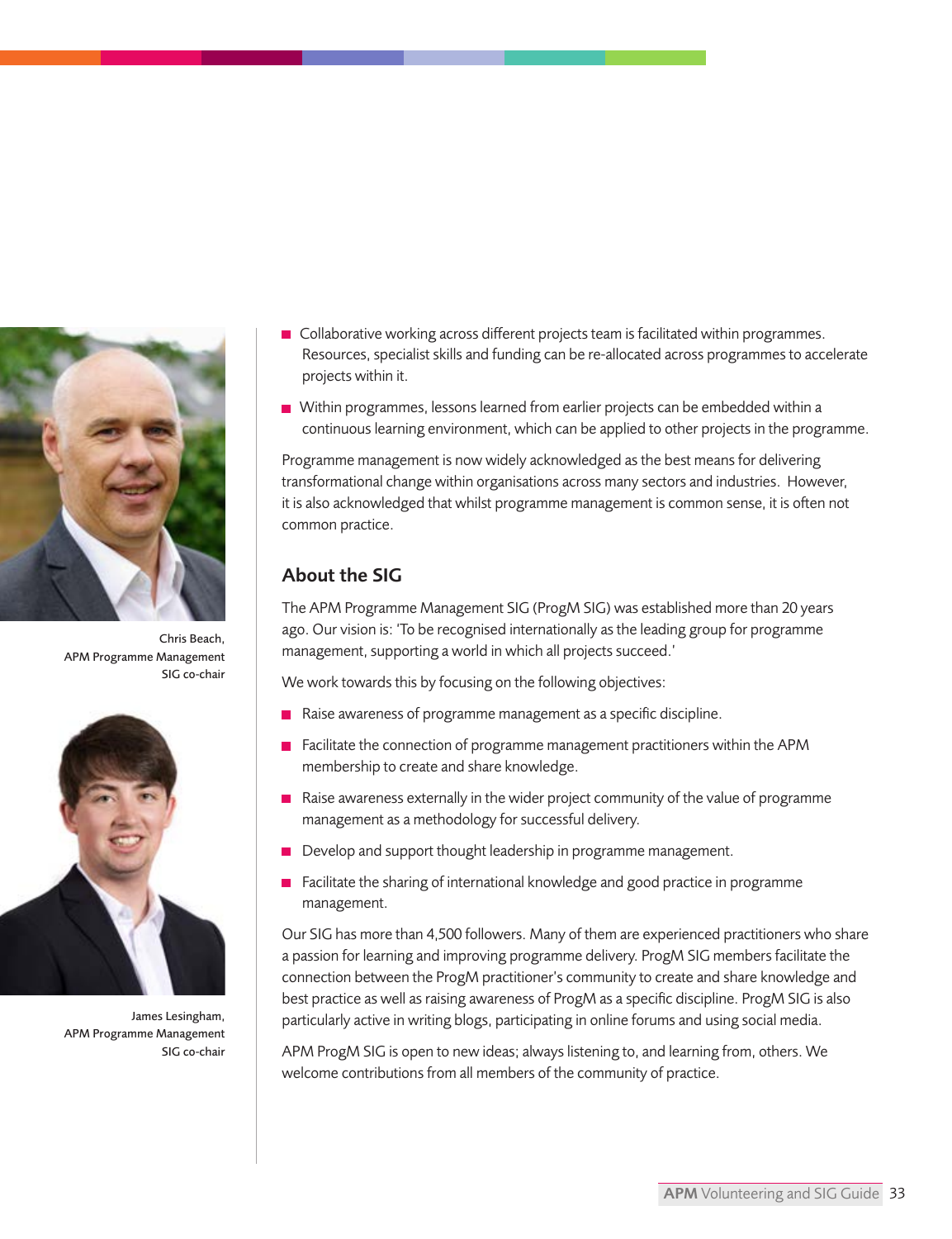<span id="page-33-0"></span> $CHAIR$ Derek Wright

EMAIL: [risksig@apm.org.uk](mailto: risksig@apm.org.uk)

WEB: [apm.org.uk/community/](https://www.apm.org.uk/community/risk-management-sig/)  risk-management-sig/

TWITTER: [@apmrisk](https://twitter.com/apmrisk) [#apmrisk](https://twitter.com/hashtag/apmrisk)

# APM Risk Specific Interest Group

#### Risk management

# The potential of situation or event to impact on the achievement of specific objectives.

APM Body of Knowledge 7th edition

## **Overview**

Any decision made in a project environment is based on personal experience and will, inevitably, be biased to some extent. The risk management process attempts to minimise the effects of bias and increase the chance of success through a structured process of evaluating all available options for achieving project objectives, opportunities for improvements and identifying threat reduction actions.

The key principles of risk management as outlined in the APM Project Risk Analysis and Management (PRAM) Guide are:

- $\blacksquare$  initiate: set scope, objectives and context for the risk management process;
- $\blacksquare$  identify: enable risk events to be identified;
- $\blacksquare$  assess: understand the impact of identified risk events on project objectives and prioritise for response planning;
- $\blacksquare$  plan: develop a plan to respond to the prioritised risks;
- manage/implement responses: ensure timely and cost effective action is taken;
- manage the process: review all principles for effectiveness and apply lessons learned for continuous improvement.

Benefits of risk management include:

- $\blacksquare$  better informed plans, schedule and budgets;
- $\blacksquare$  increasing the likelihood of a project adhering to its schedule, budget and quality;
- **n** improved corporate experience and general communication;
- developing a common understanding of a project's objectives and improved team perspective.

#### FURTHER READING

APM (2004) Project Risk Analysis and Management (PRAM) Guide, 2nd edition

APM (2018) Project risk analysis and management miniguide

APM (2008) Interfacing Risk and Earned Value

APM (2008) Prioritising Project Risks - A Short Guide to Useful **Techniques**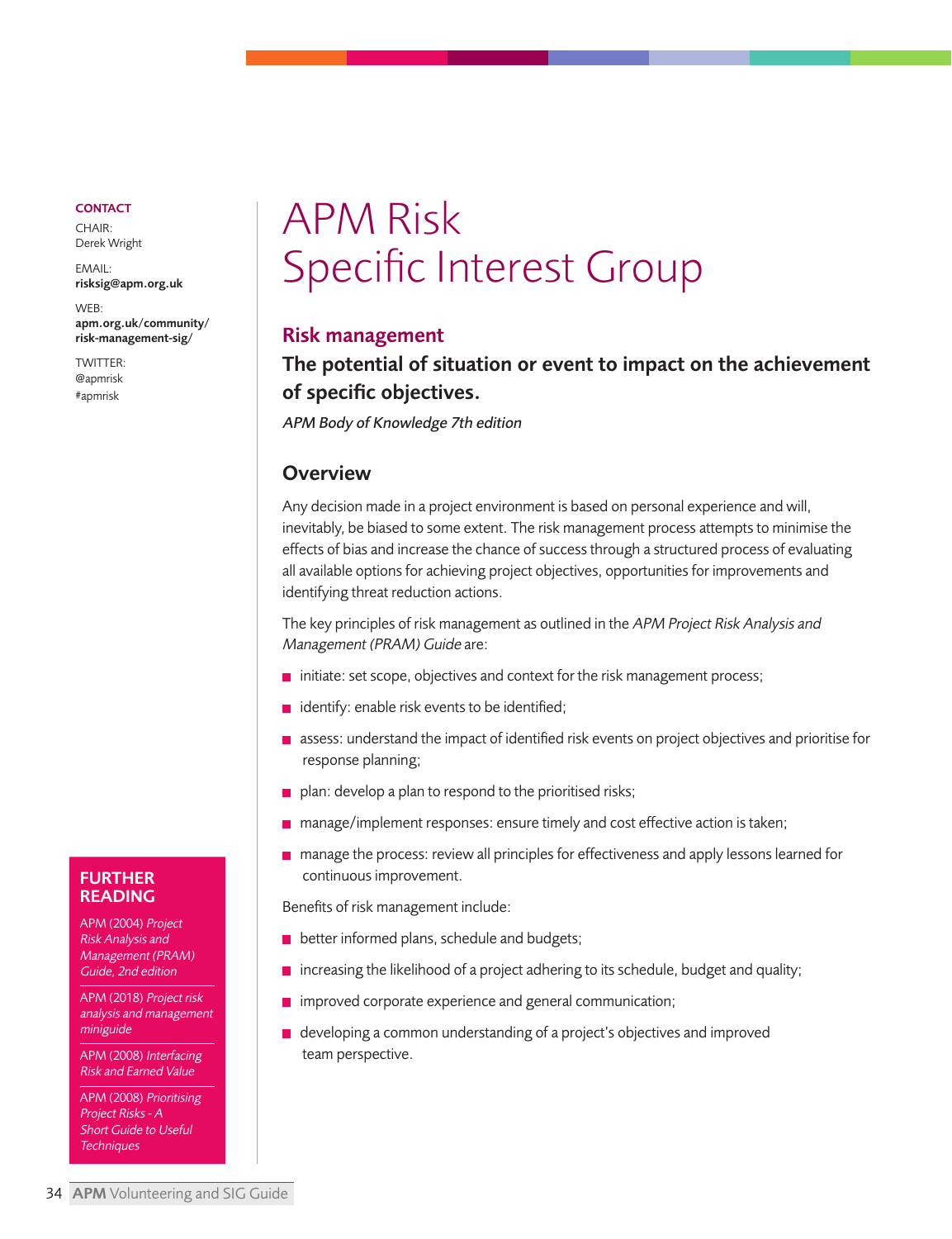

Derek Wright, APM Risk SIG chair

## About the SIG

The APM Risk SIG's objectives are:

- $\blacksquare$  to enable effective management of risk;
- $\blacksquare$  to provide a forum for sharing experience and knowledge;
- $\blacksquare$  to promote best practice in development of guides;
- $\blacksquare$  to establish specific qualification standards for APM qualifications;
- $\blacksquare$  to facilitate the training and development of risk practitioners;
- to promote links with other recognised professional bodies;
- to provide a forum for sharing latest tools and techniques;
- $\blacksquare$  to provide an opportunity to network with people from similar/different roles/positions.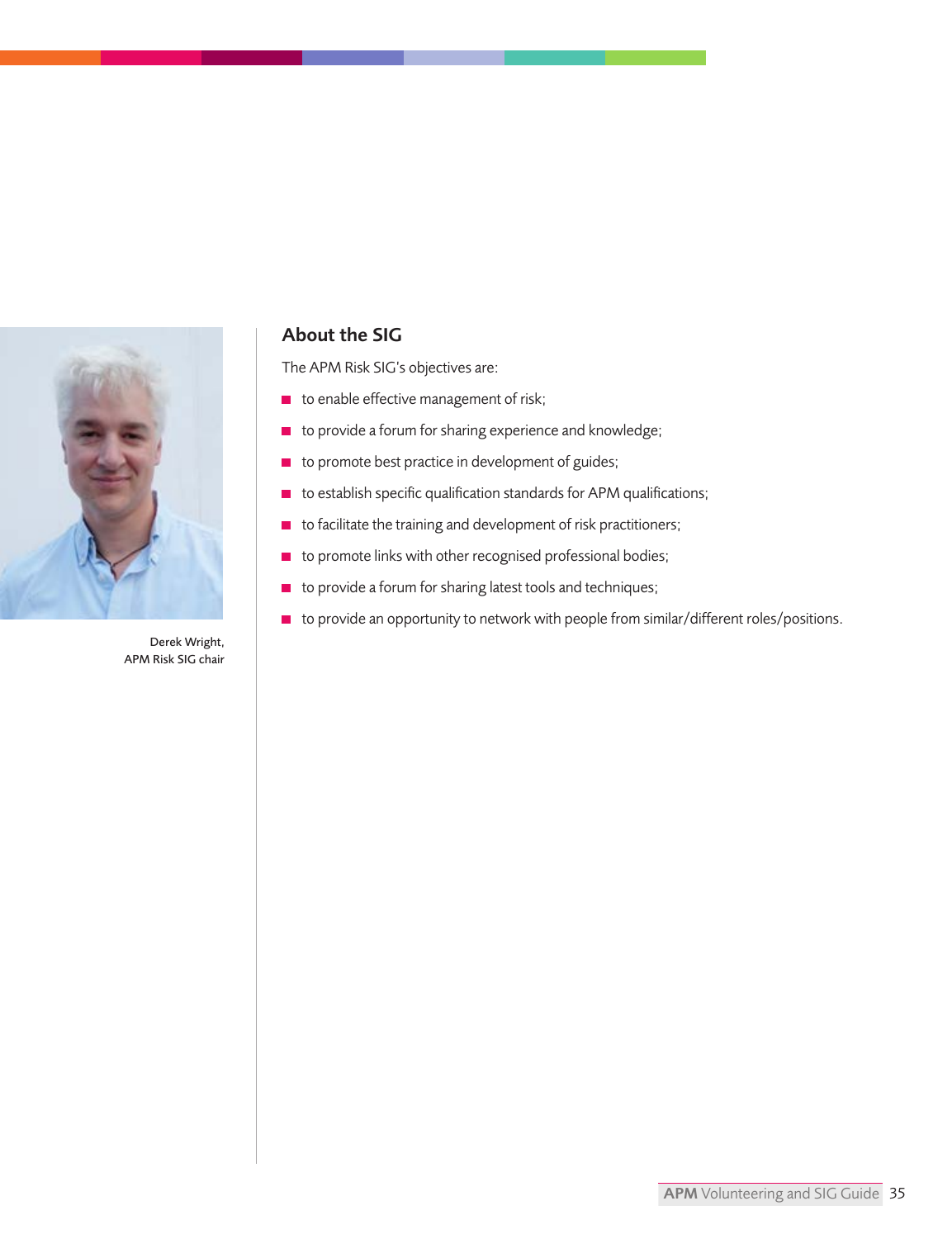<span id="page-35-0"></span> $CHAIR.$ David Cole and Doug Cowper

EMAIL: [systemsthinkingsig@apm.org.uk](mailto: systemsthinkingsig@apm.org.uk)

WEB: [apm.org.uk/research/systems](https://www.apm.org.uk/resources/find-a-resource/systems-thinking-in-portfolio-programme-and-project-management/)thinking-in-p3m

TWITTER: [@apmstsig](https://twitter.com/apmstsig?lang=en) [#apmsystems](https://twitter.com/hashtag/apmsystems)

# APM Systems Thinking Specific Interest Group

# Systems thinking

Systems thinking is a discipline for seeing wholes. It is a framework for seeing inter-relationships rather than things, for seeing patterns rather than static 'snapshots'. Systems thinking is a discipline for seeing the 'structures' that underlie complex situations.

Peter Senge, The Fifth Discipline: The Art and Practice of the Learning Organisation

## **Overview**

Systems thinking helps make complex projects more successful through a fuller understanding of the problem and how the proposed solution will address it before major cost is incurred.

Systems thinking is an approach that considers problems holistically rather than in terms of their parts, enabling solutions to be defined that address the correct problem and the right needs.

Complex projects to create new products, new ways of working or achieve social changes within wider environmental, political or socio-economic ecosystems face a multitude of factors that conspire in unexpected ways against reaching a successful conclusion. Systems thinking provides understanding of the structures and boundaries of problems. It enables all stakeholders to be considered, the right requirements to be captured, emergent behaviours predicted and interdependencies understood. This allows robust and flexible solutions to be developed while avoiding unintended consequences.

In summary, systems thinking enables the right problem to be addressed with the right solution, developed in the right way.

#### FURTHER READING

Meadows, D. (2008) Thinking in Systems: A Primer

O'Connor, J. and McDermott, I. (1998) The Art of Systems Thinking

Senge, P. (Revised edition 2010) The Fifth Discipline: The Art and Practice of the Learning **Organisation** 

Sherwood, D. (2002) Seeing the Forest for the Trees: A Manager's Guide to Applying Systems **Thinking**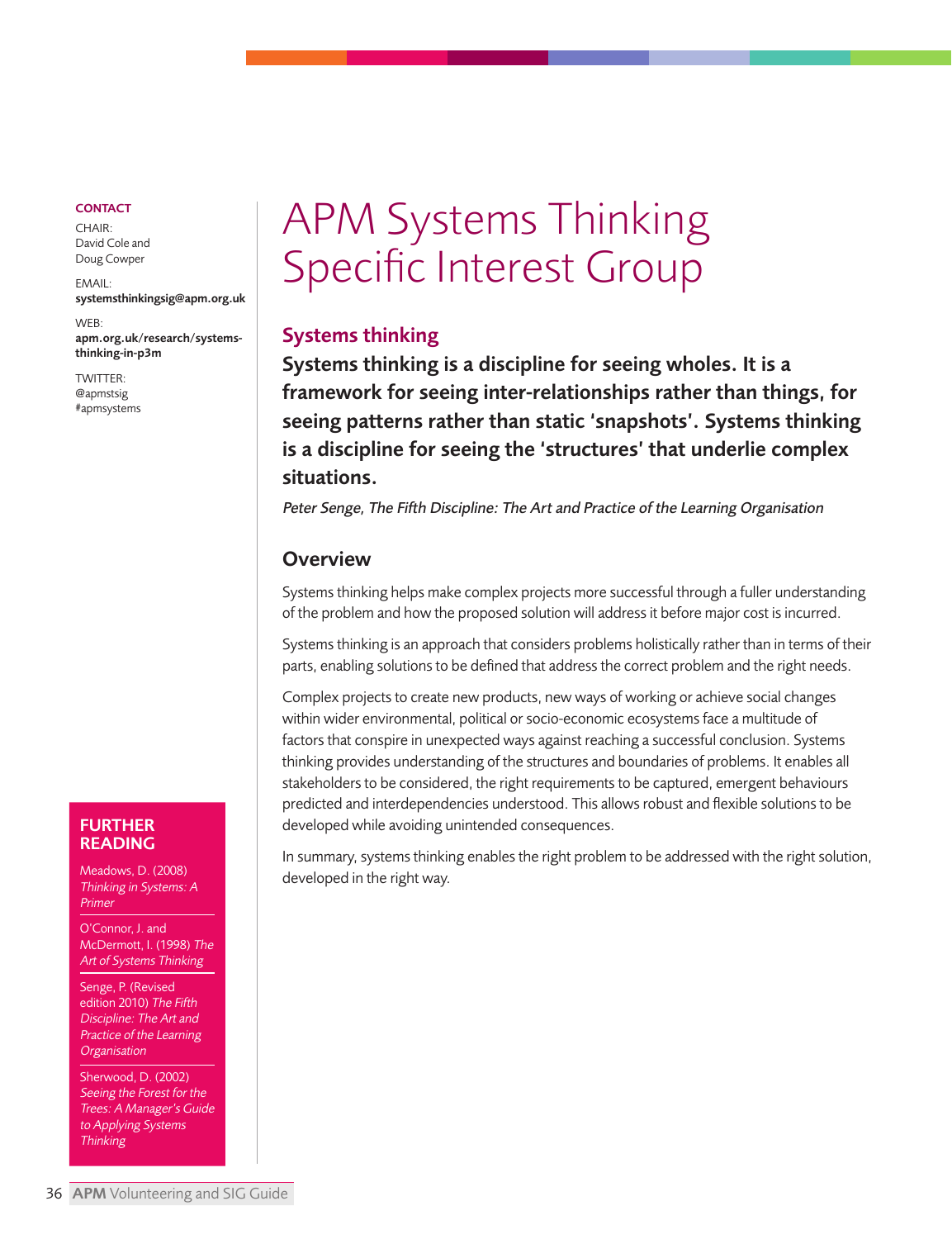

David Cole, APM Systems Thinking SIG co-chair



Doug Cowper, INCOSEUK Systems Thinking SIG co-chair

## About the SIG

The overall aim of the Systems Thinking SIG is: 'to promote systems thinking as a methodology to improve delivery of complex change initiatives'.

The Systems Thinking SIG was born from a joint working group, established in 2013, between APM and the UK Chapter of the International Council for Systems Engineering (INCOSE UK) to foster and encourage better integration between project management and systems engineering.

The SIG continues the strong relationship with INCOSE UK, supporting (and supported by) members of both communities. Specifically, the SIG aims to:

- $\blacksquare$  develop guidance for systems thinking with particular emphasis on good practice and guidance to enable project, programme and portfolio managers and systems engineering to work efficiently and effectively in the delivery of complex projects;
- **n** introduce systems thinking as a recognised competency for project managers;
- $\blacksquare$  promote systems thinking as a methodology in a broad range of change initiatives and help organisations deliver more effective outcomes with fewer resources;
- $\blacksquare$  provide an active forum for the community of project management and systems thinking professionals to debate and share experiences, ideas, tools and techniques.

The SIG has a strong agenda in the development of both guidance material and deeper research, and in reaching out to other SIGs and the wider APM membership to foster links and relationships.

#### FURTHER INFORMATION

The APM webpage for the SIG has links to guidance material, articles, blogs and conference papers related to systems thinking in the context of project management and systems engineering.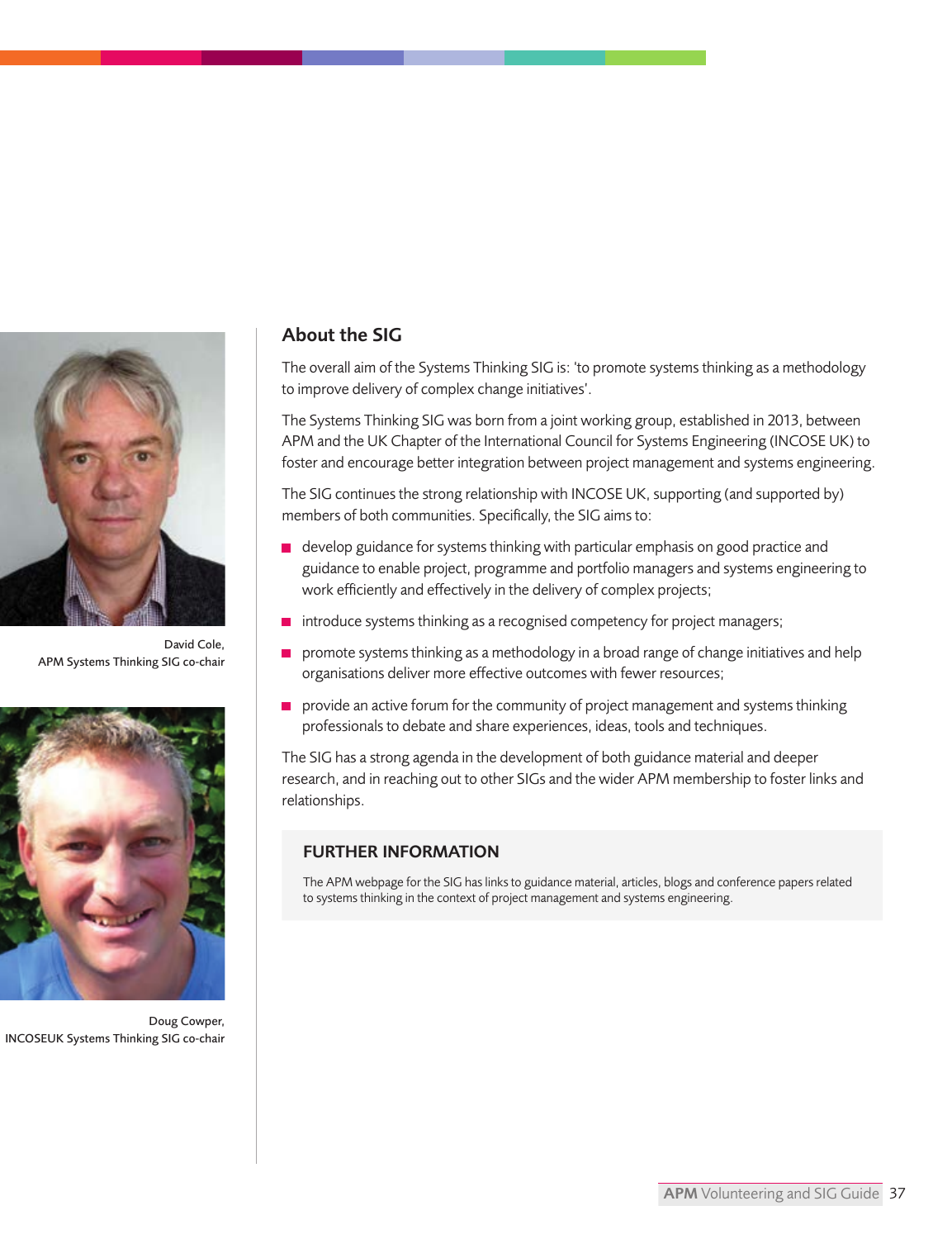<span id="page-37-0"></span>CHAIR: Vicki Griffiths

EMAIL: [wipmsig@apm.org.uk](mailto: wipmsig@apm.org.uk)

WEB: apm.org.uk/group/apmwomen-project-manage[ment-specific-interest-group](https://www.apm.org.uk/community/women-in-project-management-sig/)

TWITTER: [@apmwipmsig](https://twitter.com/apmwipmsig?lang=en) [#apmwipm](https://twitter.com/hashtag/apmwipm)

LINKEDIN: [APM Women in Project](https://www.linkedin.com/groups/2078790/)  Management SIG

# APM Women in Project Management Specific Interest Group

# Women in project management

Project management relies on good leadership and team working which can be enhanced by promoting individual strengths. Much has been said about the potential for improvements in organisational practices to be found in examining the differences in management styles between men and women, whilst little has been done to develop organisational processes needed to realise this potential. The future relies on changes in working practices, involving both men and women.

APM Body of Knowledge 6th edition

# **Overview**

APM Women in Project Management (WiPM) SIG addresses the development and promotion of women working in project management environments and works to maximise the diversity of expertise in the project management profession. We actively promote investment in gender diversity to ensure that all project managers have the potential to develop a highly rewarding career, supporting both men and women in their efforts to maintain a balance between the many demands imposed on them whilst striving to retain their own identity.

Our mission is to:

#### Develop a powerful profile

We are active members of APM and the wider project management community and represent the voice of women.

#### Promote a no-barrier culture

We encourage all project managers to succeed in their career by providing expertise and resources to facilitate career progression.

#### FURTHER READING

Women in Science, Technology and Engineering (WISE) Campaign for advice on best practice

Women on Boards Davies Review Annual report 2015

Test your own Unconscious Bias with the Implicit Association Test at Harvard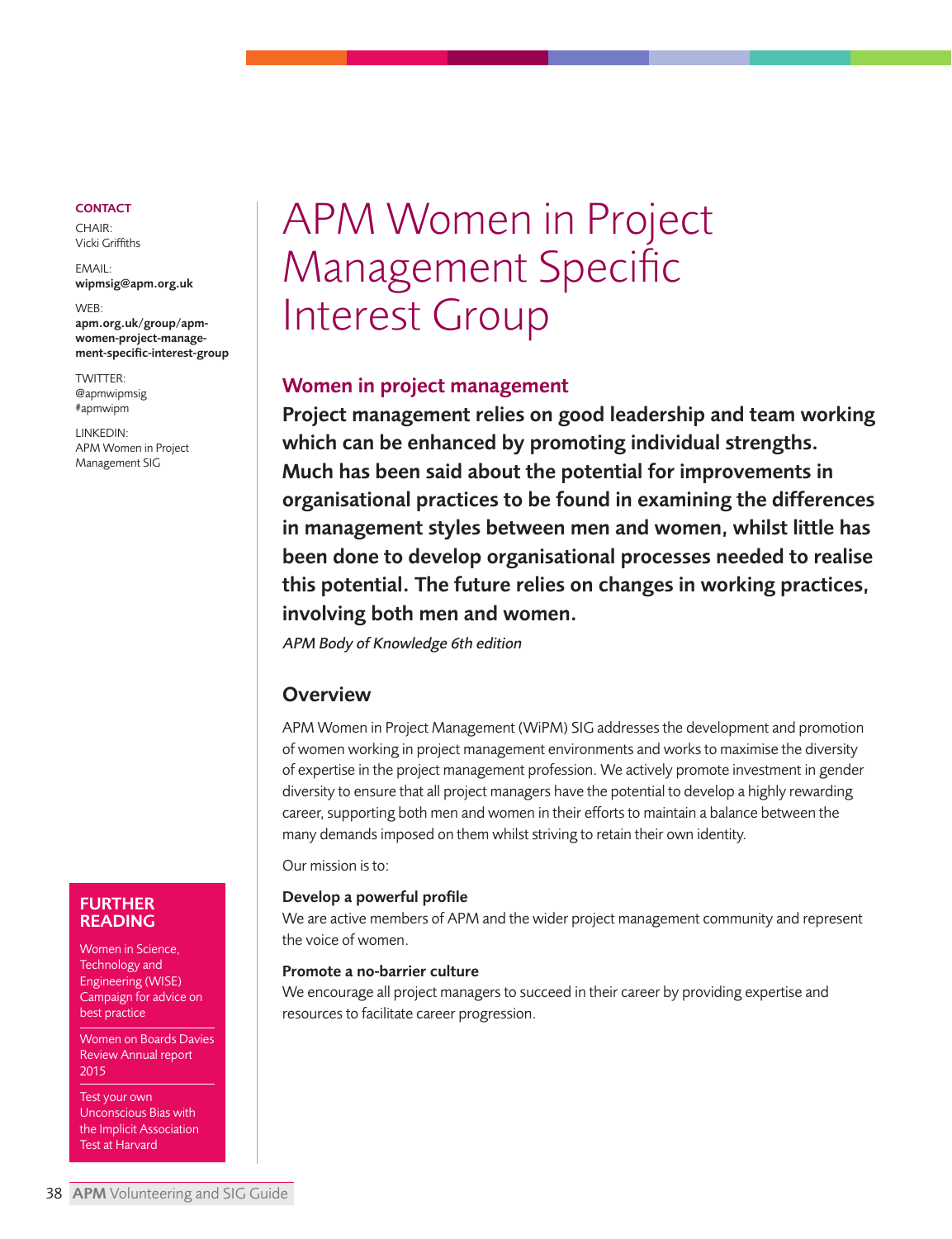

Vicki Griffiths, APM Women in Project Management SIG chair

#### Engage with and respond to project professionals

We listen to the voices of our members and tailor our work to their feedback, providing regular occasions to interact through continuing professional development events, webinars and networking opportunities.

#### Build a collaborative community

We grow dynamic networks with our members and links with like-minded organisations, sharing best practice in project management and professionalism.

## About the SIG

WiPM was founded in 1993 as a forum for women to develop their skills and to network and continues to support the project management community through the following initiatives:

- a varied programme of events and networking opportunities, including the annual APM National Conference for Women in Project Management, one of the flagship conferences for APM;
- hosting a number of International Women's Day events in conjunction with branches, and support to other branch events throughout the year;
- $\blacksquare$  active social media community and discussions through LinkedIn and Twitter:
- a vibrant monthly newsletter;
- **building links with other professional communities and women's networks;**
- **promotion of a mentoring scheme for those aspiring to ChPP, RPP and FAPM;**
- an information database and profiles of project managers that demonstrate the diversity of those in the WiPM community.